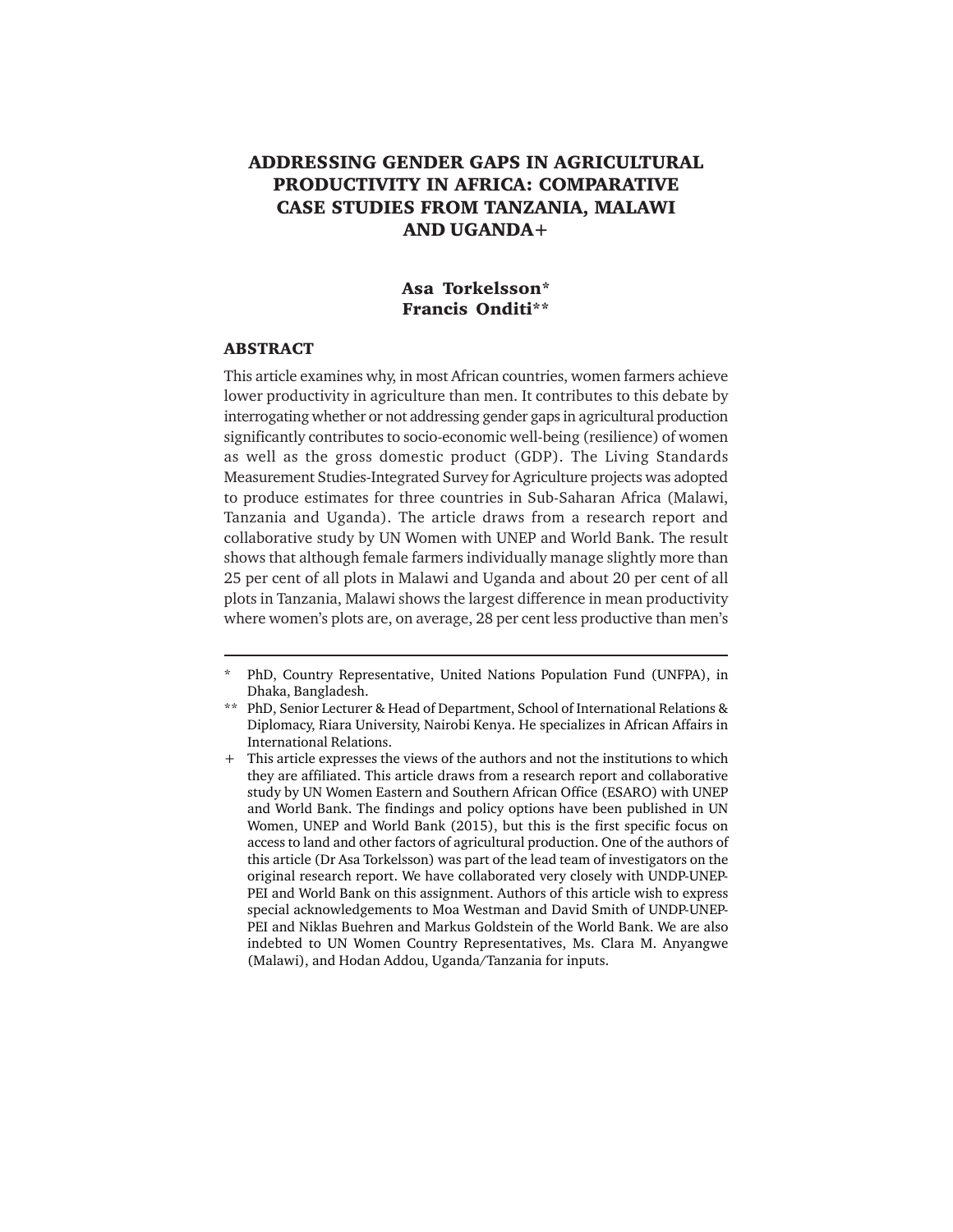while Tanzania and Uganda reported 16 per cent and 13 per cent gender gaps, respectively. This result implies that the importance of other productive resources other than access to land may be key – for instance, the need to tackle constraints related to women's access to "household male labour" and policies that help women farmers to access labour-saving technologies.

**Keywords: Keywords:** Land Access, Gender, Agricultural Productivity, Malawi, Tanzania, Uganda.

**DOI:** https://dx.doi.org/10.4314/jsdlp.v9i1.3

### **1. INTRODUCTION**

Despite recent positive economic trends, many African countries face multiple and interlinked resilience challenges which force livelihoods to organize in a context of scarcity and high degree of uncertainty. Market variability, such as dramatic increases in the prices of staple food and generally weak public institutions, further constrain the ability of poor rural households to meet their needs.<sup>1</sup> Previous studies have shown that repeated shocks and chronic stresses challenge development gains and overwhelm coping mechanisms, leading to a cycle of fragility, which further depletes resources. Owing to the patriarchal nature of African societies, these cyclic traps upset livelihoods and, ultimately, may limit women's aspirations; hence lowering their economic productivity.2 The lower productivity of women compared to their male counterparts in important sectors such as agriculture has often been attributed to labour issues, culture and policy incongruence.3 However, similar studies conclude otherwise, saying that systemic factors do not necessarily explain the low productivity among female farmers.4 The

<sup>1</sup> Richard Kangalawe, Claude G. Mungongo, Agnes G. Mwakaje and Pius Z. Yanda, "Climate Change and Variability Impacts of Agricultural Production and Livelihood Systems in Western Tanzania"(2016) 9 (3) *Climate & Development* 210. Also, see Gautam Hazarika & Basudeb Guha-Khasnobis, *Household Access to Microcredit and Children's Food Security in Rural Malawi: A Gender Perspective* (IZA Discussion Papers, 2008).

<sup>2</sup> Briguglio, P. Lino, "Exposure to External Shocks and Economic Resilience of Countries: Evidence from Global Indicators" (2016) 43 *Journal of Economic Studies* 1060.

<sup>3</sup> Amparo Palacio-Lopez, Luchristiansen and Talip Kilic, "How Much of the Labour in African Agriculture Is Provided by Women?" (2017) 67 *Food Policy* 58.

<sup>4</sup> Cheryl R. Doss, "Women and Agricultural Productivity: Reframing the Issues" (2018) 36 *Development Policy Review* 40.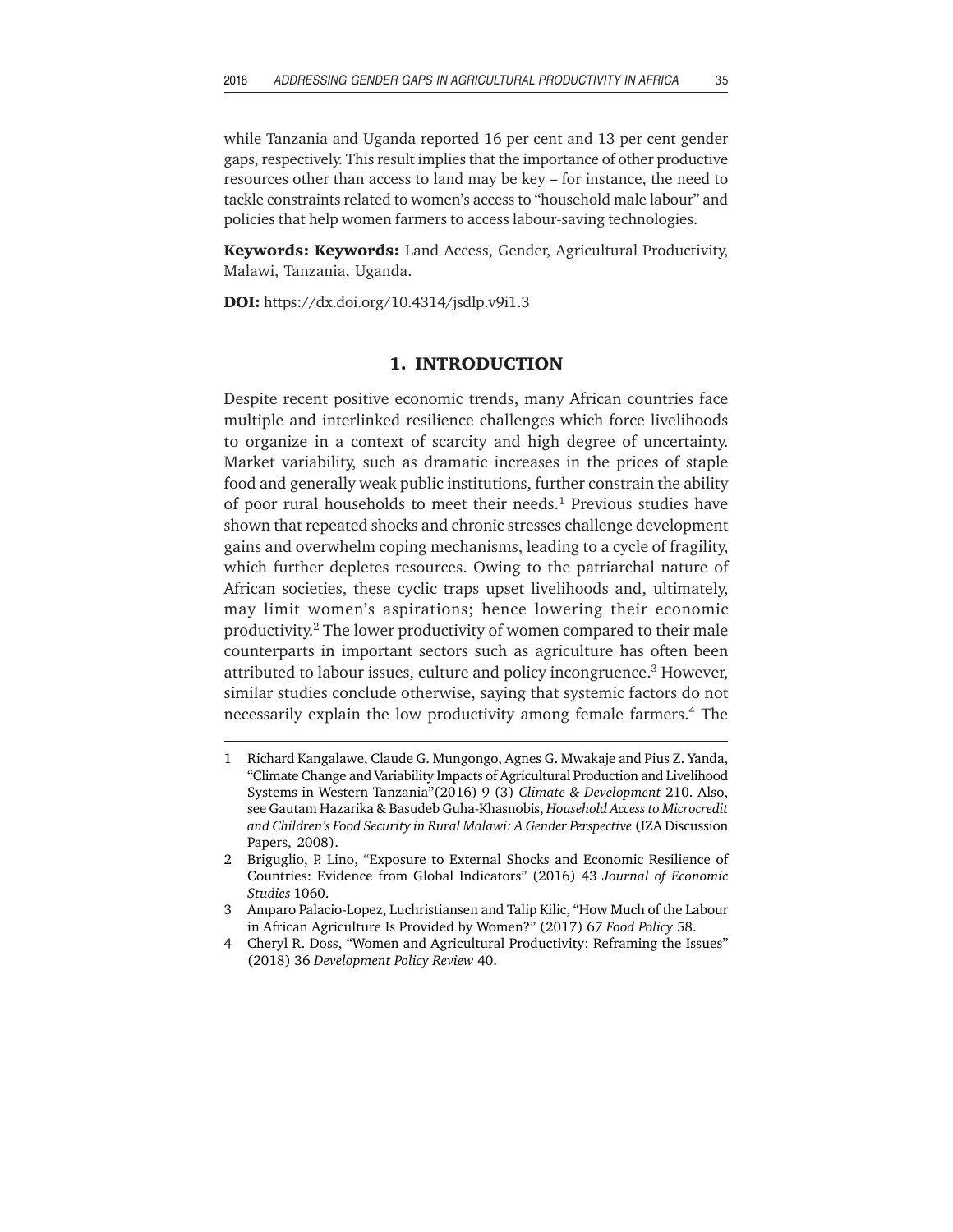debate and evidence that the farmer's gender explains productivity is still not conclusive. Using the gender-disaggregated data collected under the *Living Standards Measurement Studies-Integrated Survey for Agriculture* project in Tanzania, Malawi and Uganda, this study contributes to this policy debate by comparing contextual and individual factors that explain the productivity differences between women and men in agricultural sector.

In most parts of Africa, the agricultural sector continues to be a main contributor to pro-poor growth and poverty reduction.<sup>5</sup> According to the *World Development Report* (WDR) 2013 which focused on jobs, the majority of low-income development countries are "agrarian" economies, defined as countries in which 60 per cent or more of the population live in rural areas. The inseparable relationship between women-led rural economy and agricultural production dimensions, such as access to land, decision-making power dynamics, and time allocation is key in addressing gender gaps.<sup>6</sup>

Women constitute the majority of smallholder farmers, and the constraints that rural women face have been comprehensively documented in recent publications, including the WDR 2012 on Gender Equality and Development (World Bank<sup>7</sup> and earlier one by Morrison.<sup>8</sup>

<sup>5</sup> Previous studies, for instance, have shown that a 1 per cent annual increase in Kenya's per capita GDP driven by agriculture would lead to a 1.25 per cent reduction in the country's poverty headcount rate per year whereas a similar increase driven by non-agriculture would only contribute to a 0.57 per cent reduction in the poverty rate; See, Xinshen Diao, Peter Hazell & James Thurlow, "The Role of Agriculture in African Development" (2010) 38 *World Development* 1380; Xinshen Diao, James Thurlow, Samuel Benin & Shenggen Fan, *Strategies and Priorities for African Agriculture: Economy Wide Perspectives from Country Studies* (International Food Policy Research Institute ( IFPRI)) (2012); Habiba Djebbari, *The Impact on Nutrition of the Intra-Household Distribution of Power* (IZA Discussion Papers, 2005).

<sup>6</sup> Sabina Alkires, Ruth Meinzen-Dick, Amber Peterman, Agnes Quisumbing, Greg Seymour and Ana Vaz "The Women's Empowerment in Agriculture Index" (2013) 52 *World Development* 80. Also see, Markus Goldstein and Christopher Udry, "The Profits of Power: Land Rights and Agricultural Investment in Ghana" (2008) 116 *Journal of Political Economy* 1020; Also see World Bank, *Tapping the Potential of Farming in Kenya* (Kenya Gender Policy Note, June 2013).

<sup>7</sup> World Bank, *Malawi Economic Monitor: Managing Fiscal Pressures* (World Bank Office Malawi. Mulanje House, Lilongwe, 2015).

<sup>8</sup> Andrew Morrison, Dhushyanth Raju and Nishtha Sinha, "Gender Equality, Poverty and Economic Growth" (2007) *Policy Research Working Paper* 4349, World Bank, Washington, DC.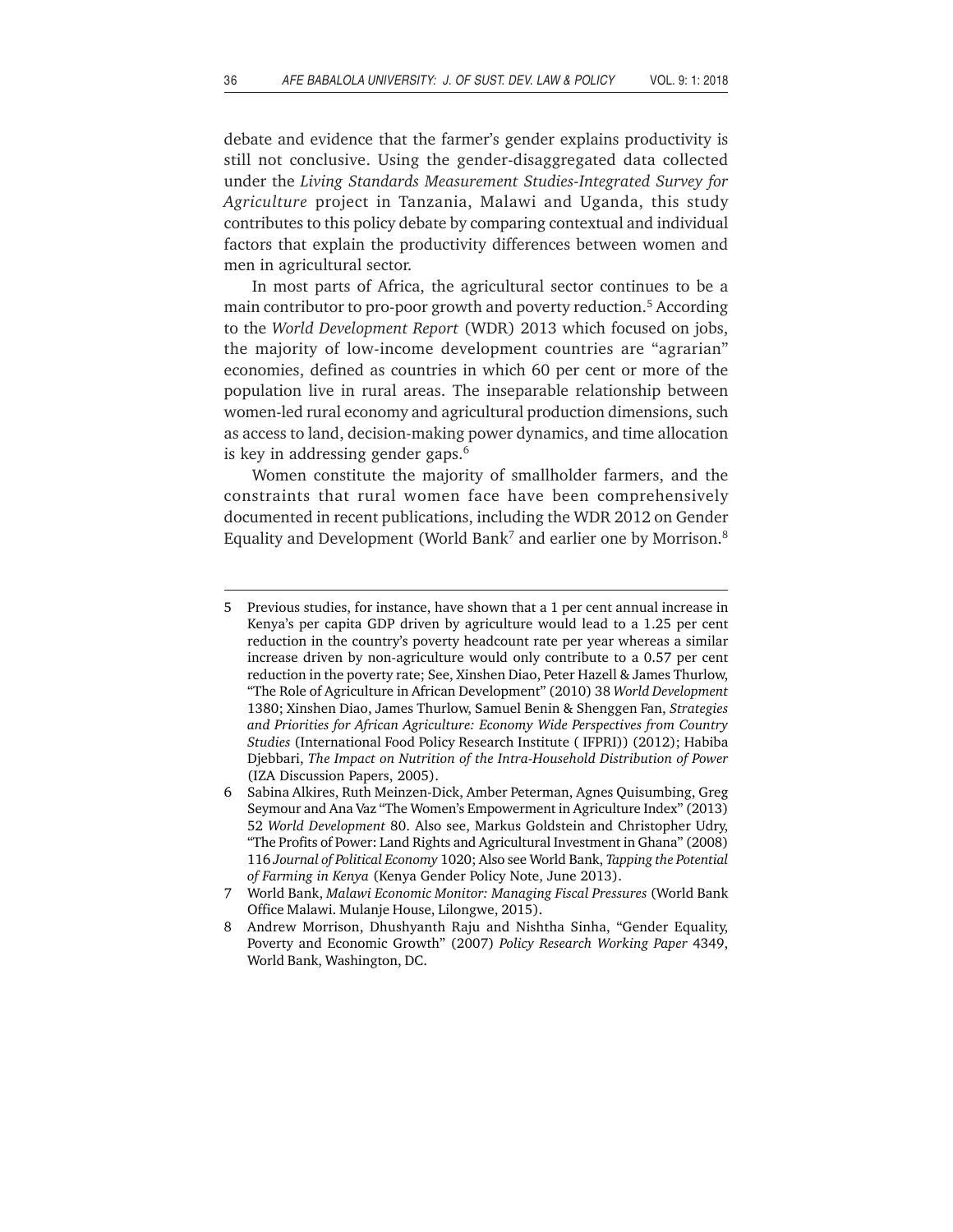These reference studies have all convincingly concluded that gender inequalities hold back agricultural growth and negatively affect household welfare. Indeed, women are over-represented among poor farmers and do most of the farm work. Case studies from Ghana indicate that female farmers do not equitably access resources required to be more productive in agriculture.<sup>9</sup> Recent studies on communities' preexposition to livelihood-related vulnerabilities indicate that such communities require adaptive policies that would enable them to withstand the harmful effects of external shocks.

Although shocks strike without discrimination, the resilience of women is particularly tested as they are often in charge of balancing care work and productive engagement despite having limited access to resources and opportunities.10 In times of shock, women's role in providing food and care for the family becomes more critical. On this note, Sadequr Rahman found that economic losses resulting from socioeconomic disturbances (e.g. agricultural losses of female farmers, the destruction of women's home-based businesses, limited access to postdisaster economic aid), are disproportionately higher among women and girls than men and boys. $11$ 

Furthermore, conflict, displacement, and natural disaster account globally for 53 per cent of under-five deaths, three in five preventable maternal and 45 neonatal deaths.<sup>12</sup> Gender-based violence  $-$  being subjected to rape, trafficking and prostitution, forced pregnancies and marriages including early marriage are also critical risks accentuated in resilience-challenged situations.

- Hazel J.L Malapit and Agnes R. Quisumbing, "What Dimensions of Women's Empowerment in Agriculture Matter for Nutrition in Ghana" (2015) 52 *Food Policy* 58; Also see, Michael O'Sullivan, Arathi Rao, Raka Banerjee, Kajal Gulati & Margaux Vinez, *Levelling the Field: Improving Opportunities for Women Farmers in Africa*, (Washington, DC: World Bank and One Campaign, 2014); Samuel Benin, James Thurlow, Xinshen Diao, Allen Kebba & Nelson Ofwono, *Agricultural Growth and Investment Options for Poverty Reduction in Uganda* (2008), IFPRI Discussion Paper 00790; Samuel Benin, James Thurlow, Xinshen Diao, Christen McCool, and Franklin Simtowe, *Agricultural Growth and Investment Options for Poverty Reduction in Malawi*(IFPRI Discussion Paper 74 International Food Policy Research Institute, Washington, DC, 2008).
- 10 Vanessa Loh and Hal Kendig, "Productive Engagement across the Life Course; Paid Work and Beyond" (2013). 48 *Australian Journal of Social Issues* 120.
- 11 Sadequr Rahman, "Climate Change, Disaster and Gender Vulnerability: A Study on Two Divisions of Bangladesh"(2013) 2 *American Journal of Human Ecology* 78.
- 12 United Nations Population Fund, UNFPA, State of World Population, 2015.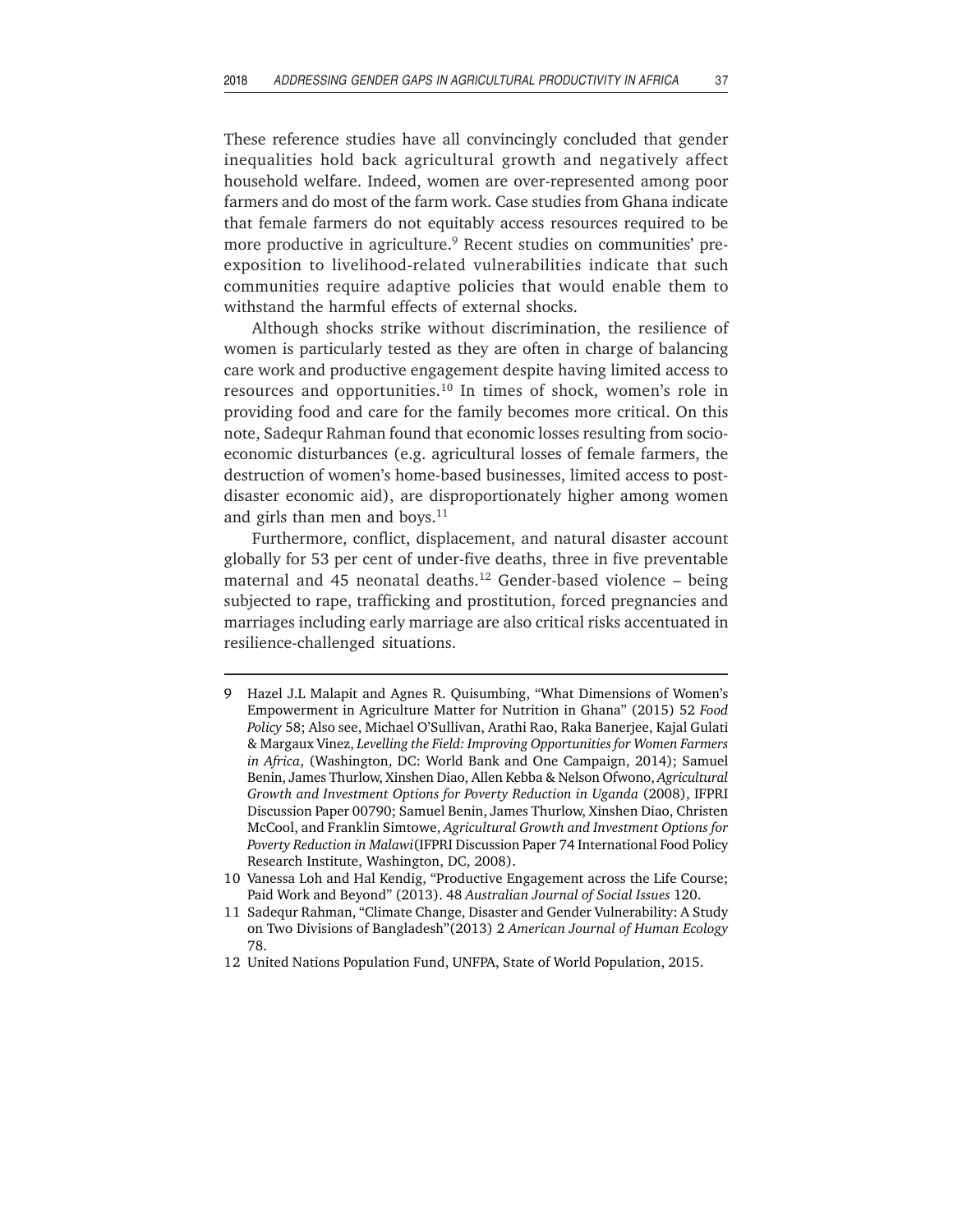Indeed, gender-based inequalities in access to, and control of, productive (including land) and financial resources continue to slow down agricultural productivity and undermine resilience efforts.13 More than two decades of research has demonstrated that in many African countries, the productivity levels of farms managed by women is often significantly lower than those managed by men.<sup>14</sup> The gaps vary across and even within countries, but recent studies suggest that gender gaps are in the range of 10 to 30 per cent. The gender gap in agricultural productivity means that crop production is lower than its potential. Indeed, closing the gender gap in agricultural inputs alone has been estimated to have the potential of lifting 100–150 million people out of hunger, thus resulting in benefits that spread far beyond femalemanaged farms.15 It will also produce significant economic benefits in terms of GDP growth.16 Certainly, investing in female farmers will boost agricultural growth and could bring countries closer to achieving the objectives of the Comprehensive Africa Agricultural Development Programme (CAADP), which targets 6 per cent agricultural growth and allocates at least 10 per cent of the budget to agriculture.

- 13 UN Women, AU, IFAD, FAO, WFP, Technology Policy Brief Upscaling Technologies for Rural Women. UN Women, Nairobi, 2015; *World Bank/Republic of Kenya, Kenya Gender Policy Note – Tapping the Potential of Farming in Kenya; Report No: ACS5140*, World Bank Sustainable Development Department Agriculture and Rural Development Unit (AFTA2), Country Department, 2013; Also see, Kate Schneider & Mar K. Gugerty, "Agricultural Productivity and Poverty Reduction: Linkages and Pathways" (2011) Abridged EPAR Brief No. 121; For further reading see, Colin Thirtle, Lin Lin & Jenifer Piesse, "The Impact of Research-Led Agricultural Productivity Growth on Poverty Reduction in Africa, Asia and Latin America" (2003) 31 *World Development* 1960.
- 14 Xavier Irz, Lin Lin, Colin Thirtle & Steve Wiggins, "Agricultural Productivity Growth and Poverty Alleviation" (2001) 19 *Development Policy Review* 460.
- 15 Food and Agricultural Organization, *The State of Food and Agriculture 2010–11. Women in Agriculture: Closing the Gender Gap for Development* (Rome: FAO, 2011).
- 16 Luc Christiaensen, Lionel Demery & Jesper Kuhl, "The (Evolving) Role of Agriculture in Poverty Reduction – An Empirical Perspective" (2011) 96 *Journal of Development Economics* 240; Luc Christiaensen, Lionel Demery & Jesper Kühl, "The Role of Agriculture in Poverty Reduction; An Empirical Perspective" (2006) World Bank *Policy Research Working Paper* 4013, 2006; See David Seidenfeld, Sudhanshu Handa, Gelson Tembo, S. Michelo, C. Harland Scott, and L. Prencipe, *The Impact of an Unconditional Cash Transfer on Food Security and Nutrition: The Zambia Child Grant Programme* (Brighton: Institute of Development Studies; 2014).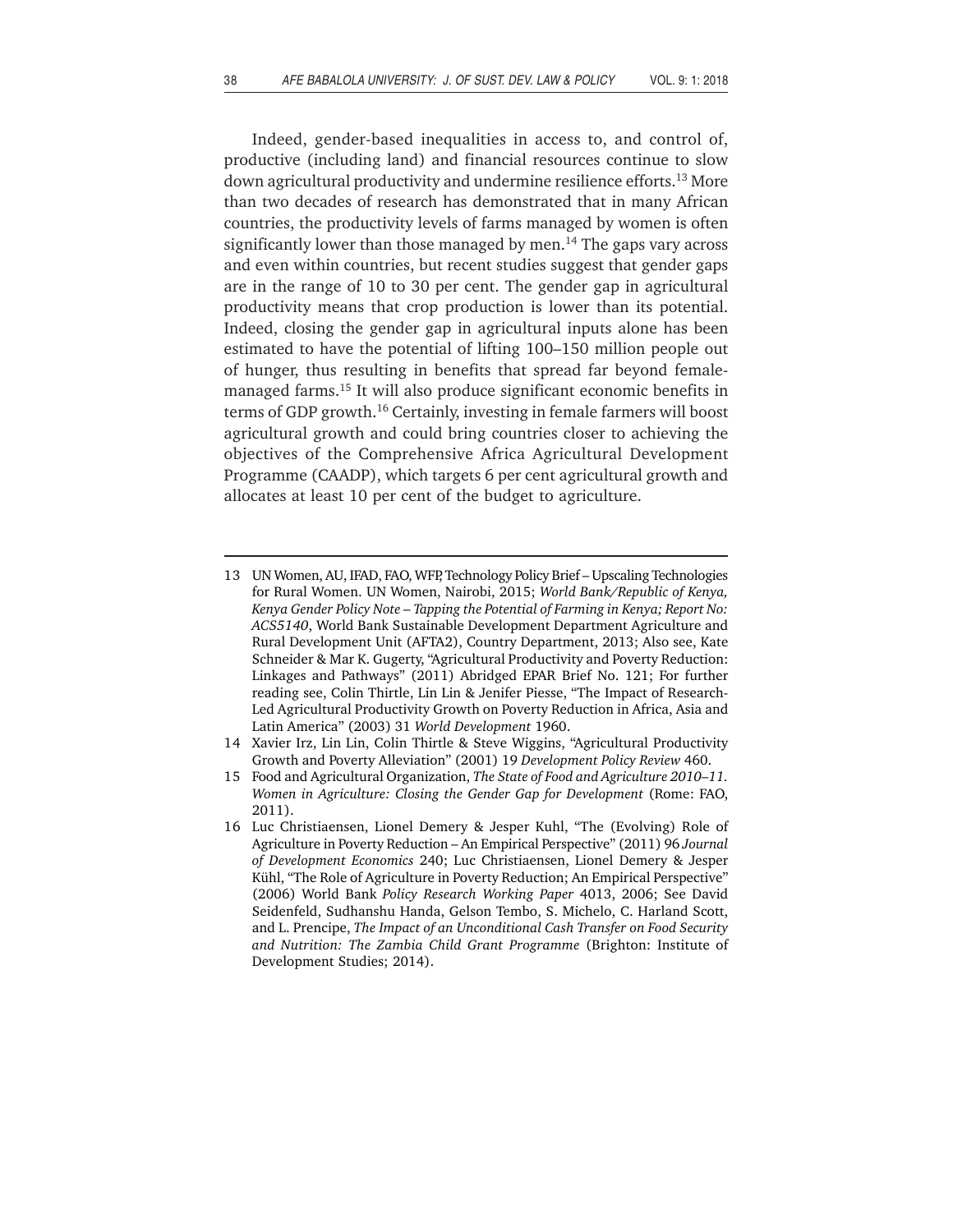Gender gap in agricultural productivity has been associated with women's limited access to factors of production, including land, labour, fertilizer, irrigation, pesticide and improved seeds.17 Even in cases when women access these factors of production relatively easily, they have been found to yield lower returns compared to men, perhaps due to their less technical knowledge and access to social networks or less time and access to labour.<sup>18</sup>

There are policy and scholarly discourses that explain the causes of persistent gender gaps in agricultural productivity. However, efforts to link gains made from closing gender gap to women's resilience and national economy has been hampered by lack of accurate estimation.<sup>19</sup>

In this article, we bring current analyses further, draw fully on existing gender-disaggregated data, and interrogate potential benefits from closing the gender gap in terms of GDP growth and poverty reduction.20 The article measures these gaps focusing on three agriculture-based economies in Sub-Saharan Africa (SSA) – Malawi, Tanzania and Uganda – for which gender-disaggregated data is available, and propose policy responses to redress these gaps. We draw largely on findings from a recent report, "The Cost of the Gender Gap in Agricultural Productivity: In Malawi, Tanzania and Uganda."

The article is divided into six main sections. This introduction is followed, in Section 2, by methodological and conceptual considerations. Section 3 presents the basic results comparing men and women's access to land. Section 4 examines the implications of closing gender gaps on gross domestic product and poverty. Section 5

<sup>17</sup> Esther Duflo, Michael Kremer and Jonathan Robinson, *Nudging Farmers to Use Fertilizer: Theory and Experimental Evidence from Kenya* (NBER Working Paper No. 15131, 2009); Esther Duflo and Christopher Udry, *Intrahousehold Resource Allocation in Côte d'Ivoire: Social Norms, Separate Accounts and Consumption Choices* (NBER Working Paper 10498, National Bureau of Economic Research, Cambridge, MA, 2004).

<sup>18</sup> Asa Torkelsson, *Trading Out?: A study of Farming Women's and Men's Access to Resources in Rural Ethiopia*, (Stockholm University: Department of Sociology, Doctoral dissertation, Monograph, 2008).

<sup>19</sup> Palacio-Lopez, Amparo and Lopez, Ramon, "The Gender Gap in Agricultural Productivity: The Role of Market Imperfection" (2015) 51 *Journal of Development Studies* 1180; See Daniel Ali, Derick Bowen, Klaus Deininger and Marguerita Duponchel, "Investing the Gender Gap in Agricultural Productivity? Evidence from Uganda"(2016) 87 *World Development* 160.

<sup>20</sup> Cheryl Doss, "Women and Agricultural Productivity; Framing The Issues" (2017) 36 *Development Policy Review* 40.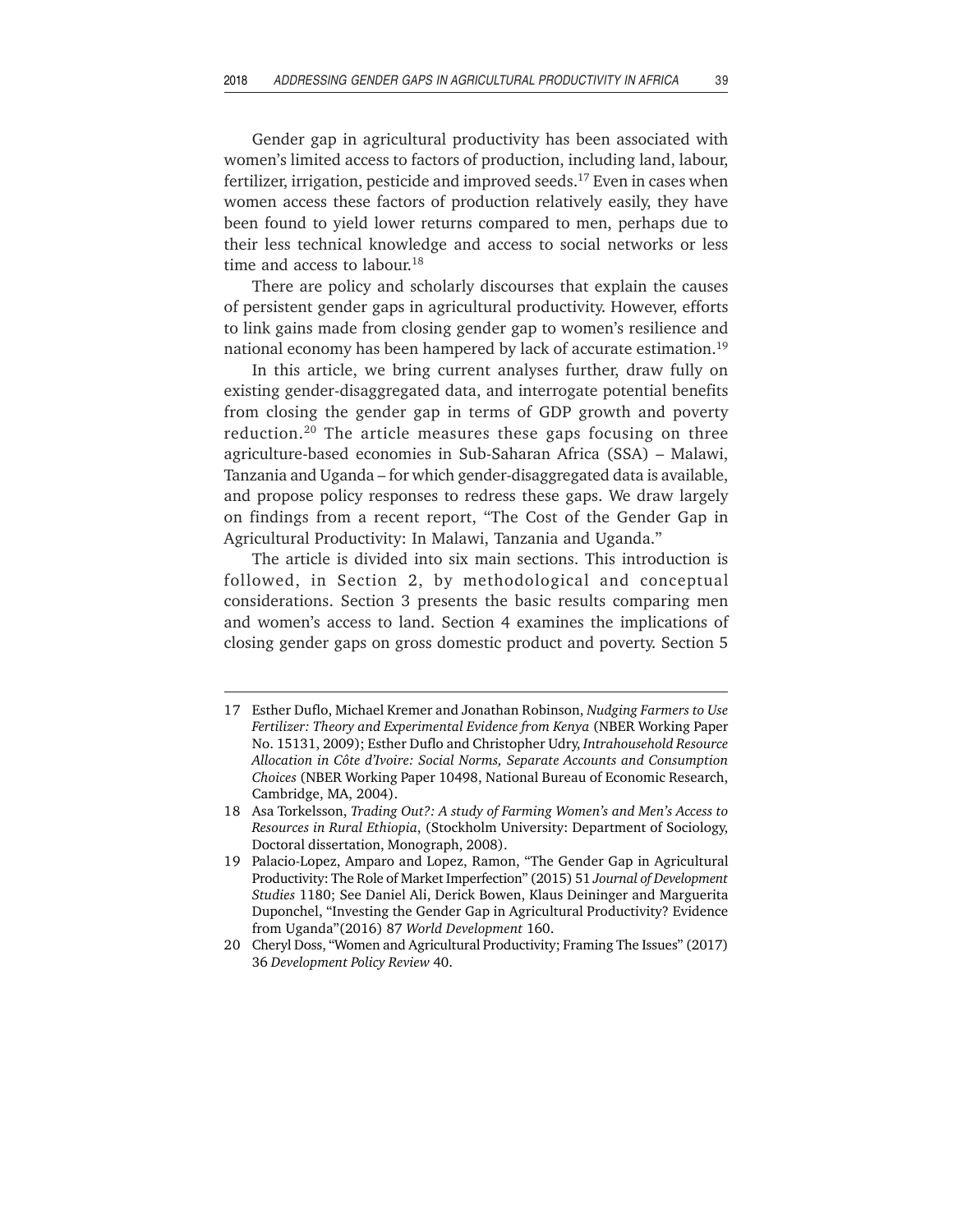explores policy implications of the above cause-effect relationship, while section 6 is the conclusion. It offers some insights on policy implications of addressing gender gaps in agricultural productivity with focus on the countries under investigation – Malawi, Tanzania and Uganda.

## **2. METHODOLOGICAL AND CONCEPTUAL CONSIDERATIONS**

In this article, a simple method is developed to quantify the benefits from closing the gender gap in agriculture for the economy as a whole. The benefits are expressed as higher total agricultural production, higher total gross domestic product (GDP), and lower poverty levels. Decomposition methods have been used to identify the factors that explain the gender gap and around which gender-informed policies can then be designed.<sup>21</sup> Recent nationally-representative, genderdisaggregated data collected under the Living Standards Measurement Studies-Integrated Survey for Agriculture project is used to produce estimates for these three Sub-Saharan African countries under discussion.<sup>22</sup>

All data sets are nationally-representative and contain genderdisaggregated data at the plot level. The Malawi questionnaire allows only one person to be listed as a decision maker while the Tanzanian and the Ugandan data allow for multiple family members to be listed, allowing us to distinguish between plots managed individually by a woman, individually by a man, jointly by women in the households, jointly by men in the household, or jointly by household members of opposite sex. The incidence of joint decision making in both Tanzania and Uganda is high – more than half of all plots in Tanzania and more

<sup>21</sup> Arturo Aguilar, Eliana Carranza, Markus Goldstein, Talip Kilic, and Gbemisola Oseni, "Decomposition of Gender Differentials in Agricultural Productivity in Ethiopia" (2015) 46 *Agricultural Economics* 320; Also see Nicole Fortin, Thomas Lemieux and Sergio Firpo, "Decomposition Methods in Economics" in David Card and Orley Ashenfelter (eds), *Handbook of Labor Economics*, (Volume 4, 1st edn,Amsterdam: Elsevier (North Holland), 2011), 1-102; Ben Jann, "The Blinder-Oaxaca Decomposition for Linear Regression Models" (2008) 8 *Stata Journal* 460.

<sup>22</sup> Gerald E. Shively & Jacob Ricker-Gilbert, "Measuring the Impacts of Agricultural Input Subsidies in Sub-Saharan Africa: Evidence from Malawi's Farm Input Subsidy Program" (2013) Policy Brief*,* Purdue University, Global Policy Research Institute.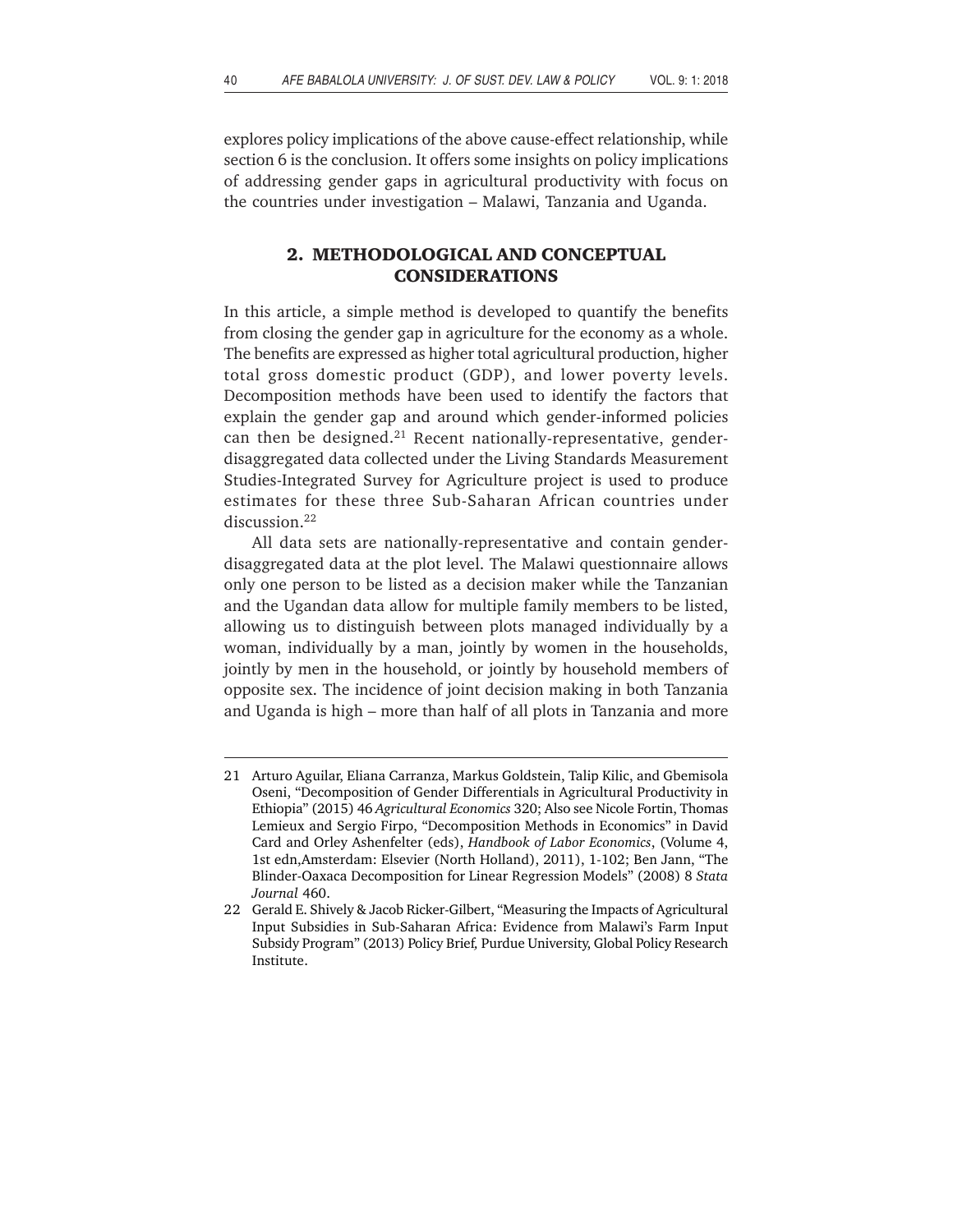than two-thirds of plots in Uganda are under joint management.

Several primary and secondary data sources are used for the analysis of the gender gaps in agricultural productivity in Malawi, Tanzania and Uganda.23 The decompositions of the gender gap in all three countries have used data available under the Living Standard Measurement Study-Integrated Survey on Agriculture (LSMS-ISA). For Malawi, we used the Third Integrated Household Survey (IHS3) collected between March 2010 and March 2011; for Tanzania, we used the second wave of the Tanzania National Panel Survey (TZNPS) collected between October 2010 and December 2011; and for Uganda we used the 2011/2012 wave of the Uganda National Panel Survey (UNPS).

The article uses the terms "agricultural productivity" and "crop productivity" interchangeably, although crop production is only one component of total agricultural production.24 Agricultural productivity is represented by the gross value of output per hectare. For each crop grown, the study used the self-reported harvested quantity (in kilograms) and multiplied it by the median crop sale price per kilogram for the crop in the respective enumeration area (or higher geographic areas where village-level unit sale prices were not available). The values of all crops were then summed up and divided by the size of land<sup>25</sup> (in hectares), to arrive at the gross value of output per hectare.

Productivity was compared between female- and male-managed farmlands rather than between farms. The mean difference in the values of output per hectare between male and female-managed farmlands was used to constitute the unconditional (gross) gender agricultural productivity gap. Using the Oaxaca-Blinder (O-B) decomposition method,<sup>26</sup> we explain the part of the gap that is associated with

<sup>23</sup> Talip Kilic, Amparo Palacios-Lopez and Markus Goldstein, "Caught in a Productivity Trap: A Distributional Perspective on Gender Differences in Malawian Agriculture" (2015) 70 *World Development* 420.

<sup>24</sup> The other components are livestock, fisheries and forestry which are included under agricultural production in the national accounts statistics.

<sup>25</sup> Ideally, GPS-measured plot size data should be utilized but the GPS-measured area data are usable only in the case of Malawi. GPS-measured plot area data were collected for about 80per cent of plots in Tanzania, which means that if we use GPS-data about 20per cent (1,312) of plots will be dropped from the analysis.

<sup>26</sup> Allan S. Blinder, "Wage Discrimination: Reduced Form and Structural Estimates" (1973) 8 *Journal of Human Resources* 440;Ronald L. Oaxaca & Michael Ransom, "On Discrimination and the Decomposition of Wage Differentials" (1994) 61 *Journal of Econometrics* 15.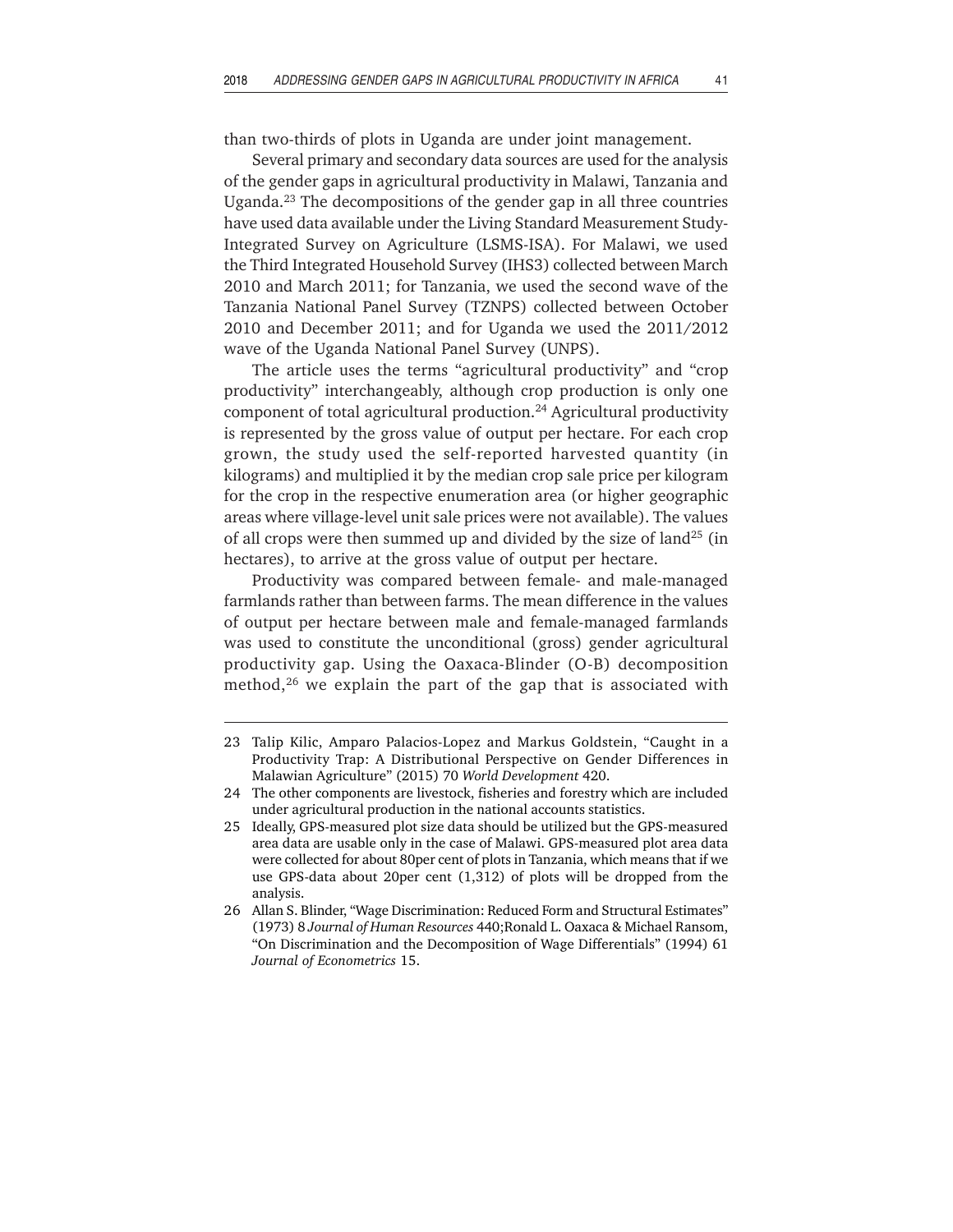differences in the quantities of inputs and that which is associated with differences in the returns to inputs.<sup>27</sup>

One caveat is that, while the calculation of the unconditional gender gap at the centre of the O-B decomposition is not complicated, it does not take into account that on average, women control smaller farmlands than men. Because farmers may be more productive on smaller lands than they are on larger ones, there could be a possibility that female farmers may record similar gross value of output per hectare as male farmers, because they cultivate smaller lands.<sup>28</sup> As a complement, we therefore also discuss an alternative measure of the unconditional (raw) gender gap that is conditional on plot area (and geographic characteristics29), which we refer to as the *naive* gender gap.

### **3. GENDER GAPS AND WOMEN'S ACCESS TO LAND**

Results show that women's access to agricultural production resources is constrained due to lack of a range of material and technological resources. Agricultural economists have found in previous studies that such constraints arose due to limited access to farm inputs and affordability of modern technologies, including improved seeds, irrigation technologies and finance, and this holds back agricultural productivity.30 In Malawi, for example, female and male farmers use male family labour differently and grow different crops. In particular, women suffer a disadvantage in accessing agricultural machinery and production technologies. Although marginal factors, such as access to pesticide (0.97 per cent), inorganic fertilizer (5.32 per cent) and education (8.20 per cent) contribute to women's ineffective production, the key factors contributing to gender gaps include male domination (45.19 per cent) and lack of access to high value crops (28.43 per cent) (see Table 1).

<sup>27</sup> Kenneth T. Baltzer & Henrik Hansen, "Agricultural Input Subsidies in sub-Saharan Africa: Ministry of Foreign Affairs of Denmark" (2011) Danida.

<sup>28</sup> Calogero Carletto, Sara Savastano & Aberto Zezza, "Fact or Artefact: The Impact of Measurement Errors on the Farm Size - Productivity Relationship" (2011) Policy Research Working Paper 5908. World Bank. Washington, DC.

<sup>29</sup> Geographic characteristics capture the range of agro-climatic conditions under which farmers operate. These are not policy variables.

<sup>30</sup> Gbemisola Oseni, Paul Corral, Michael Goldstein, and Paul Winters, "Explaining Gender Differentials in Agricultural Production in Nigeria" (2015) 46 *Agricultural Economics* 290.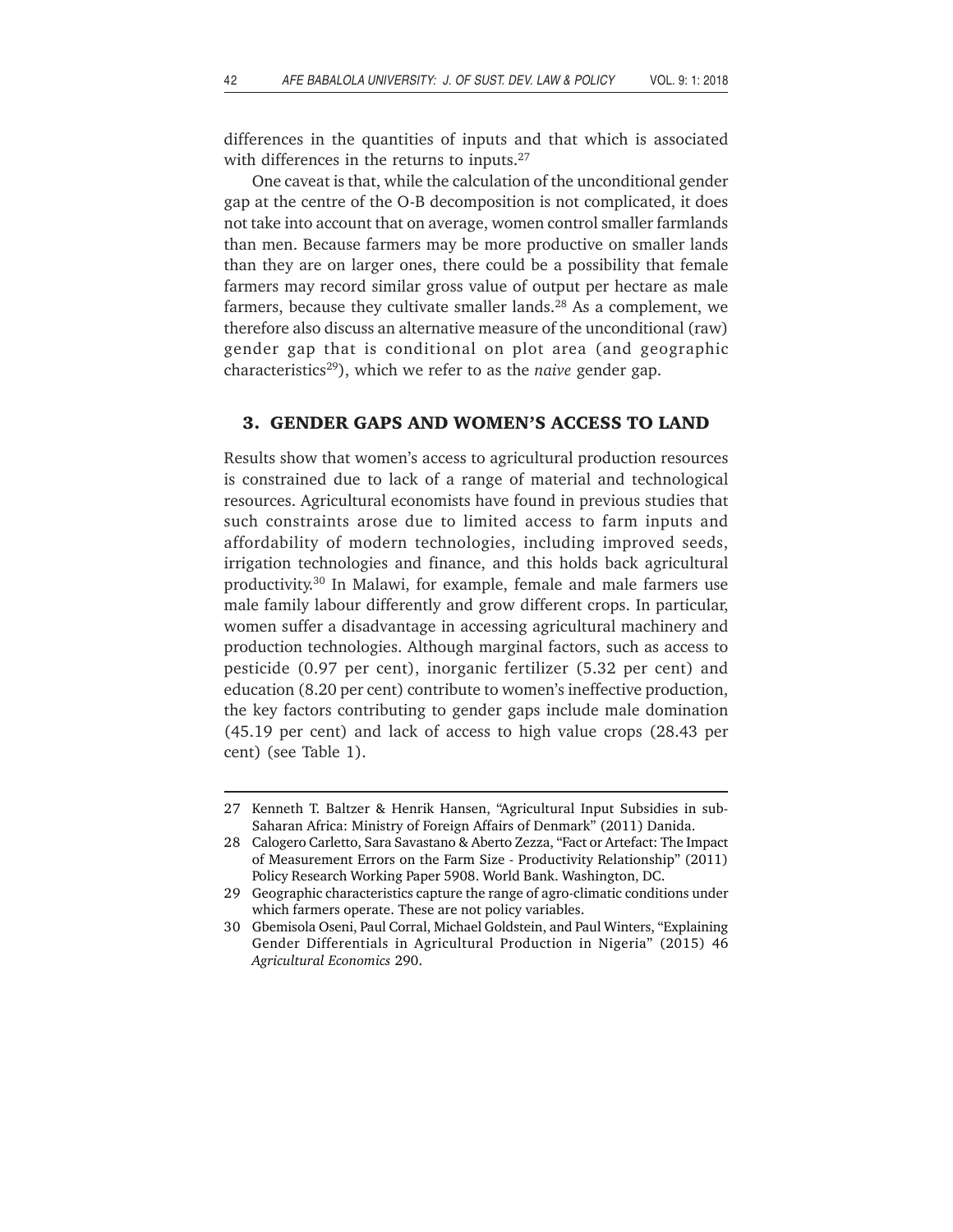Even with the conservative assumptions used in this study, we find that there are large gains to be achieved should the policy makers address the gender gap effectively. Annual crop output could increase by 2.1 per cent in Tanzania, 2.8 per cent in Uganda, and 7.3 per cent in Malawi. Taking into account the contribution of crops to total agricultural output, the size of the agricultural sector in the overall economy, and spillover effects of higher agricultural output to other sectors of the economy, we estimate the potential gross gains to GDP to be US\$100 million in Malawi (or 1.85 per cent of GDP), US\$105 million in Tanzania (0.46 per cent of GDP), and US\$67 million in Uganda (0.42 per cent of GDP).

In all three countries, however, there are significant gender gaps in agricultural productivity measured by the crop harvest value per hectare. The largest difference in mean productivity is reported for Malawi, where women's plots are, on average, 28 per cent less productive than men's.<sup>31</sup> In Tanzania and Uganda, the gaps between both genders' productivity are 16 per cent and 13 per cent.

Female managers are significantly older, less educated<sup>32</sup> and more likely to be widowed, divorced, or separated than male managers. While age could be expected to have a positive effect on productivity through experience, older managers may be relatively constrained with physically demanding agricultural work compared to younger managers.

Across the three countries, education levels among farmers are extremely low. Expectedly, female managers have been to school, but they have had about two years of less education than their male counterparts, having on average 3.3 years of schooling in Malawi, 3.7 years in Tanzania, and 4.6 years in Uganda. This trend may affect the farmers' tendency and ability to adopt new technologies. Apart from the low level of education, disadvantages in technical knowledge, access to labour and non-labour inputs and technologies could explain the lower productivity on women's plots.

The study shows that female farmers have a smaller family labour pool to draw from, which puts them at a disadvantage in a farming system that is heavily reliant on family labour, yet often performs work

<sup>31</sup> The gap is estimated from regressing (log) harvest value per hectare on an indicator for female management (the estimates are weighted according to the survey design).

<sup>32</sup> For jointly managed plots, we take the maximum of the age and education of the managers.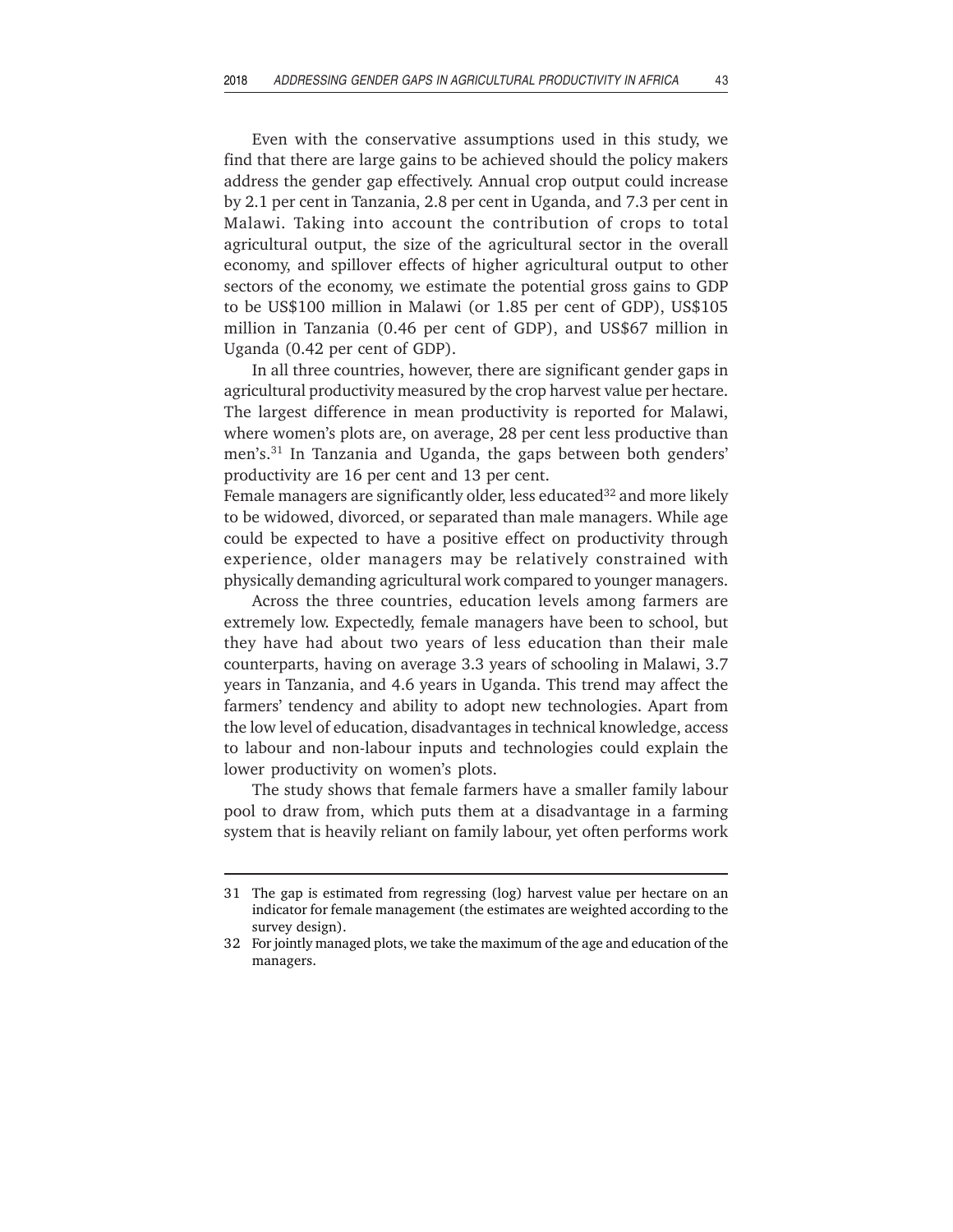|                                                | Malawi                    |                                    |                           | Tanzania                         | Uganda                    |                                    |
|------------------------------------------------|---------------------------|------------------------------------|---------------------------|----------------------------------|---------------------------|------------------------------------|
|                                                | Fraction<br>of gap<br>(%) | In terms of<br>GDP (2010)<br>US\$) | Fraction<br>of gap<br>(%) | In terms of GDP<br>$(2010$ US\$) | Fraction<br>of gap<br>(%) | In terms of<br>GDP (2010)<br>US\$) |
| Quantity of<br>male family<br>labour per<br>HА | 45.19                     | US\$45,110,180                     | 97.34                     | US\$102,180,543                  |                           |                                    |
| High<br>valued<br>crops                        | 28.43                     | \$28,378,296                       | 3.00                      | \$3,153,441                      | 13.29                     | \$8,872,253                        |
| Agricultural<br>implements                     | 17.76                     | \$17,722,900                       | 8.18                      | \$8,591,710                      | 9.02                      | \$6,021,846                        |
| Pesticide<br>use                               | 0.97                      | \$964,601                          | 12.03                     | \$12,630,384                     | 4.45                      | \$2,973,106                        |
| Inorganic<br>fertilizer                        | 5.32                      | \$5,313,775                        | 6.39                      | \$6,707,789                      | 3.04                      | \$2,026,367                        |
| Education                                      | 8.20                      | \$8,181,246                        | $-1.74$                   | \$-1.828,052                     | 12.86                     | \$8,586,135                        |

*Source*: UN Women, UNDP/UNEP/PEI, World Bank (2015): The costs of gender gap on agricultural productivity.33

on male plots. In Tanzania, 67 per cent of female plots are controlled by women who are widowed, divorced or separated compared to 9 per cent of all other plots under the control of widowed or divorced men. In Malawi, the difference is even starker with 70 per cent of female plots and only 3 per cent of male plots managed by the widowed or divorced of both genders. In Malawi and Tanzania, some male family labour is provided on almost all male plots compared to 44 per cent and 38 per cent on female plots, respectively. It is not surprising, therefore, that significantly less male family labour and more female family labour is applied on female plots in these countries. Perhaps to make up for the lower access to male family labour, female farmers use more days of female family labour, including their own and more days of child labour.

In Uganda, we only report total family labour as not all family members who worked on the plot were recorded in the labour module, but the survey did inquire about total family labour. There are no gender differences in using hired labour, and the incidence of hired labour is

<sup>33</sup> Factors that are statistically significant at the 5 per cent level are in bold print. In each country for high valued crops is defined slightly differently; in Uganda, we use a dummy variable equal to one if a cash crop is grown on the plot; in Malawi, we use the fraction of plot under export crops (tobacco); Tanzania we use the fraction of plot under cash crops.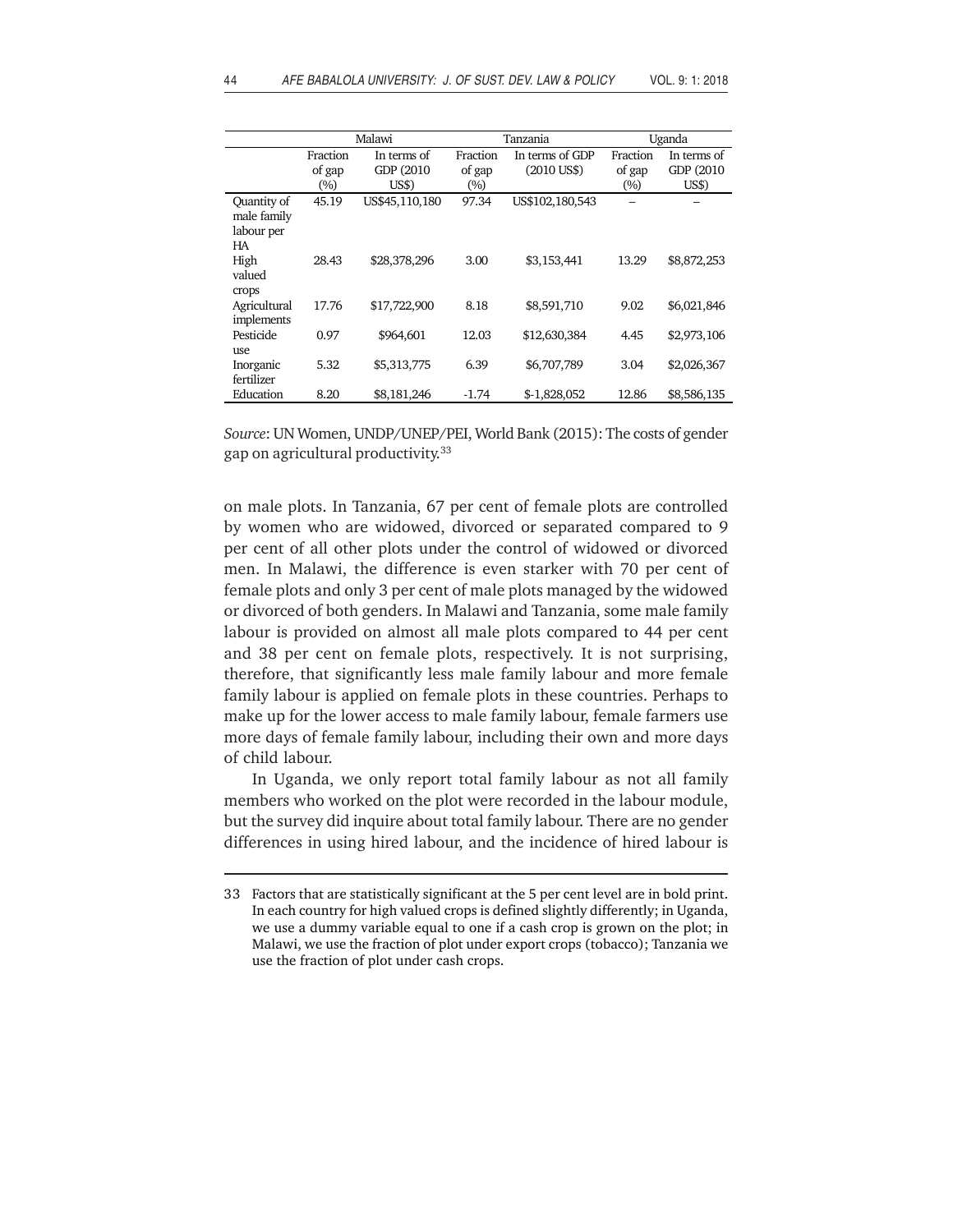similar across countries – 23 per cent, 28 per cent and 27 per cent of all plots in Malawi, Tanzania and Uganda, respectively (see Table 2). Besides labour, few other inputs are applied on the plots in any of the countries.

Pesticide or herbicide is applied on less than 2 per cent of all plots in Malawi, on 7 per cent of plots in Uganda and 9 per cent of plots in Tanzania with significant differences that can be attributed to gender. In Tanzania, pesticides and herbicides are applied on only 6 per cent of female plots compared to 10 per cent of male plots, but the incidence of fertilizer (organic or inorganic) is not high and does not vary significantly between female and other plots. Organic fertilizer is applied on about 13 per cent of all plots vis-a-vis about 15 per cent of inorganic fertilizer on all plots, despite the launch of the National Agricultural Input Voucher Scheme in 2008.34

In Uganda, the incidences of both organic and inorganic fertilizer are lower than in Tanzania, and the gender differences in application are statistically – though not economically – significant. Also, in Uganda, inorganic fertilizer is applied on 1 per cent of female plots and 3 per cent of male plots. In Malawi, inorganic fertilizer is applied on about 62 per cent of female plots and about 64 per cent of male plots. The higher levels of application are likely traceable to the national fertilizer and seed subsidy programme (the Farm Input Subsidy Programme (FISP) that has been running since the 2005/2006 agricultural season). The gender gap in the use (and the quantities used) of fertilizer in Malawi is small but statistically significant.

Women are also less likely to grow cash crops on their plots.<sup>35</sup> In Malawi, a cash crop is listed as the main crop only on 14 per cent of female and 22 per cent of male plots compared to 25 per cent of female and 31 per cent of male plots in Uganda. The average Tanzanian farmer in this dataset does not appear to allocate much land to cash crops. There is a gender gap in the probability of growing an export crop

<sup>34</sup> Tanzanian National Bureau of Statistics (NBS) , 2012 <http://www.nbs.go.tz/ nbstz/index.php/english/tanzania-in-figures/229-tanzania-in-figures-2012> accessed 20 June 2018.

<sup>35</sup> In Malawi, we include tobacco, groundnuts, sugar, coffee and cotton under cash crops but under export crop we only include tobacco. The cash crops in Tanzania are cotton, tobacco, pyrethrum, jute, seaweed, sisal, coffee, tea, rubber, sugar cane, cardamom, tamarind, cinnamon, nutmeg, clove, cashew nut and some other that are grown on few plots, if any at all. In Uganda the cash crops are fruits, vegetables, tobacco, cotton and sugar cane.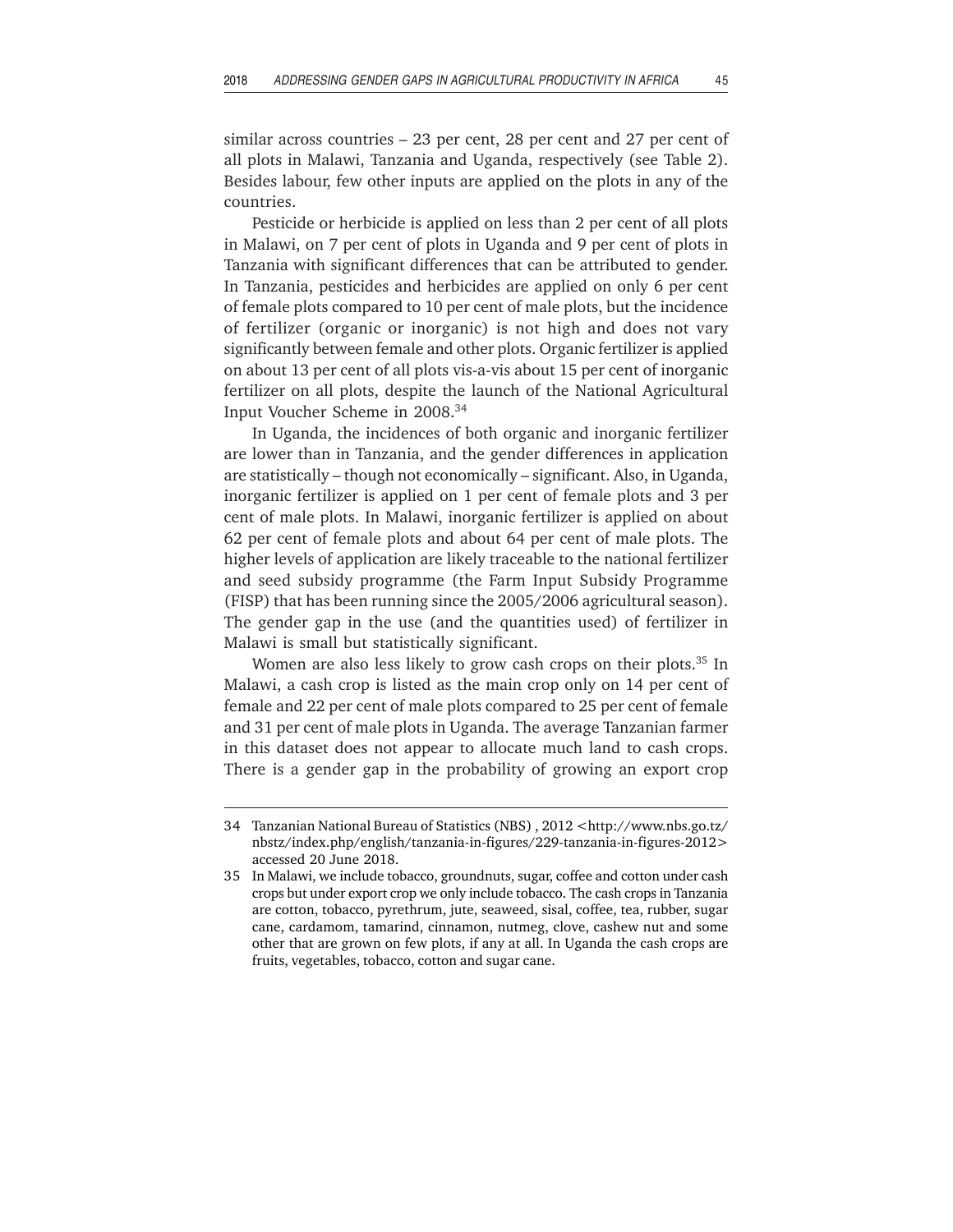among farmers in Tanzania, but the difference is only marginally significant.

## **Table 2: Naive Estimate of Gender Gap in Agricultural Productivity in Malawi**

| Female<br>decision<br>maker | $-0.284$<br>*** | $-0.244$<br>*** | $-0.284$<br>***             | $-0.258$<br>*** | $-0.271$<br>*** | $0.312**$                   |
|-----------------------------|-----------------|-----------------|-----------------------------|-----------------|-----------------|-----------------------------|
|                             | (0.025)         | (0.025)         | (0.025)                     | (0.024)         | (0.025)         | (0.025)                     |
| FE                          | No              | Region          | Agro-<br>ecological<br>zone | District        | Region          | Agro-<br>ecological<br>zone |
| Plot size                   | No              | No              | No                          | No              | Yes             | Yes                         |
| Number of<br>observations   | 16,192          | 16,192          | 16,192                      | 16,192          | 16,192          | 16,192                      |
| R-squared                   | 0.013           | 0.029           | 0.014                       | 0.074           | 0.081           | 0.058                       |

Dependent variable: Log gross harvest value per hectare (MK)

Note: \*\*\*p<0.01, \*\*p<0.05, \*p<0.1. Estimates weighted in accordance with the survey design.

*Source*: UN Women, UNDP/UNEP/PEI, World Bank (2015): The costs of gender gap on agricultural productivity.

Gender differences in other technologies are also apparent. For example, women are less likely to manage an irrigated plot, but the difference is consistently economically small because of the overall low incidence of irrigation; hence, the differences may not show up in the decomposed results as factors that are significantly associated with the mean differences in productivity even though they may be relevant factors for policy targeting.

Previous studies have indicated that female plots may be of much lower quality than male plots.<sup>36</sup> In our data, we only focused on general

<sup>36</sup> Shelly J. Lundberg, Robert A. Pollak & Terence J. Wales, "Do Husbands and Wives Pool Their Resources? Evidence from the United Kingdom Child Benefits" (1997) 32 *The Journal of Human Resources* 485; Also see, John Hoddinott & Lawrence Haddad, "Does female income share influence household expenditures? Evidence from Côte d'Ivoire" (1995) 57 *Oxford Bulletin of Economics and Statistics* 80.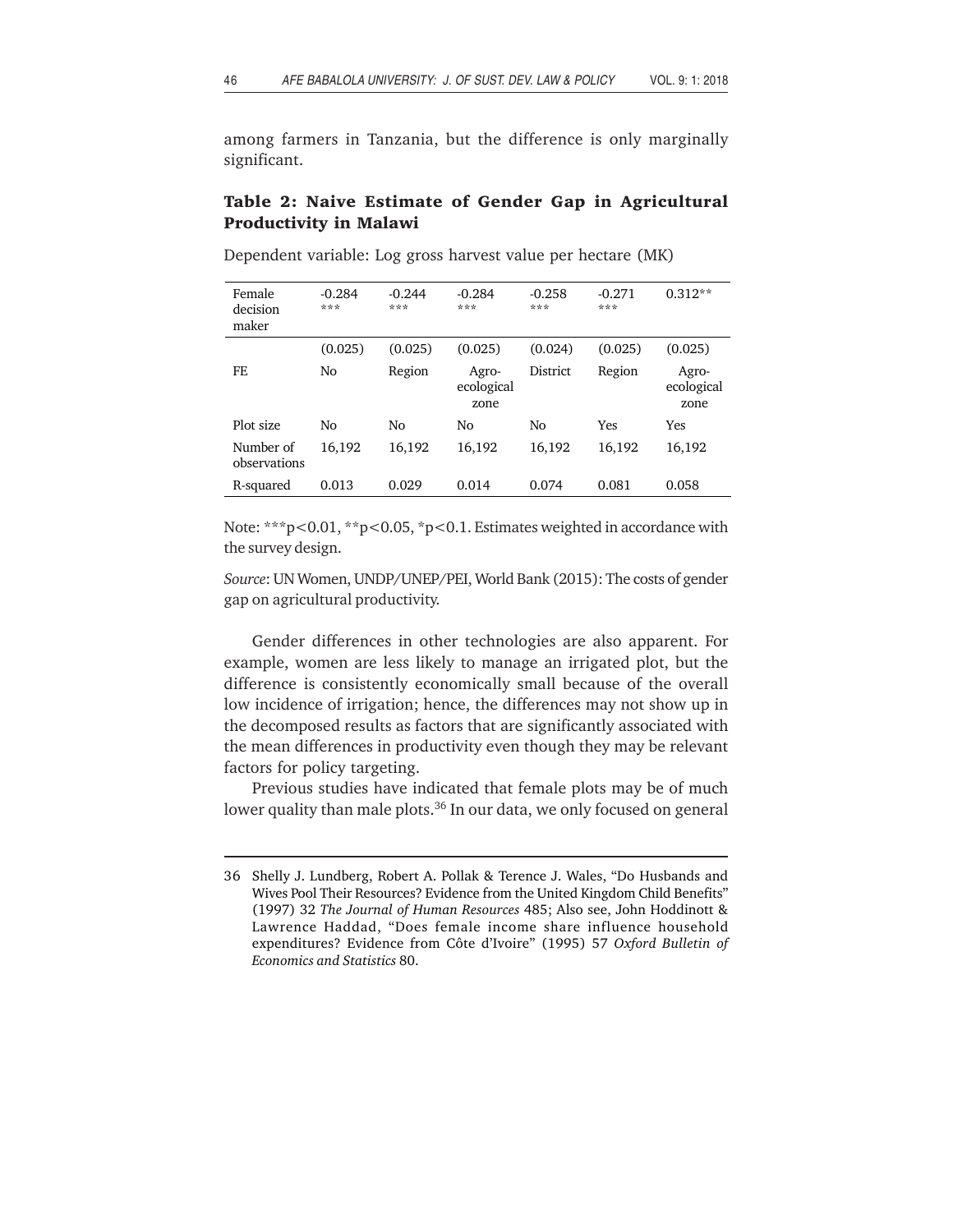indicators of plot quality such as whether the soil is sandy, clay or some other visible type, whether the soil quality is bad, fair or good, and whether the plot is flat or steep, with no pronounced significant differences in those physical characteristics that can be attributed to the woman or man being the plot manager.

## **4. LINKAGES BETWEEN CLOSING GENDER GAP, IMPROVED GDP, AND POVERTY REDUCTION**

Estimating and subsequently closing the gender gap in agricultural productivity is a step towards reducing inequality with important developmental outcome benefits of its own, including additional benefits in terms of higher agricultural output, higher total GDP and lower poverty rates.

Agriculture makes up between a quarter and a third of total GDP in all the three studied countries and employs more than two thirds of the population, suggesting that significant benefits could be yielded from higher agricultural output. At least half of the agricultural labour force in sub-Saharan Africa (SSA) have been reported to be women. Women participate in agriculture both as labourers and as main producers, either managing plots solely or jointly with other family members. While the total contributions of female farmers through joint decision making cannot be assessed using our data and method, our analysis focuses on female producers and the benefits from redressing gender inequalities in accessing productivity inputs for these farmers.

More analysis is needed to understand the characteristics of joint decision making since it is widespread in both Tanzania and Uganda using qualitative approaches that may reveal whether female and male family members truly share an equal role in the decision-making process or whether joint decision making is, de facto, male decision making. In Tanzania, joint decision makers are more similar in characteristics to male than to sole female managers, which explains the absence of productivity gaps between jointly managed plots (mixed gender) and sole male managed plots.

A significant difference between the unconditional and the naive gender gap arises in contexts where women farm significantly smaller plots than men do, as is the case in Tanzania, where the plots of sole female farmers are about 0.5 hectares smaller than those of sole male and joint farmers. The gap increases almost twofold, from 16 per cent to 30 per cent, after accounting for plot size and regional characteristics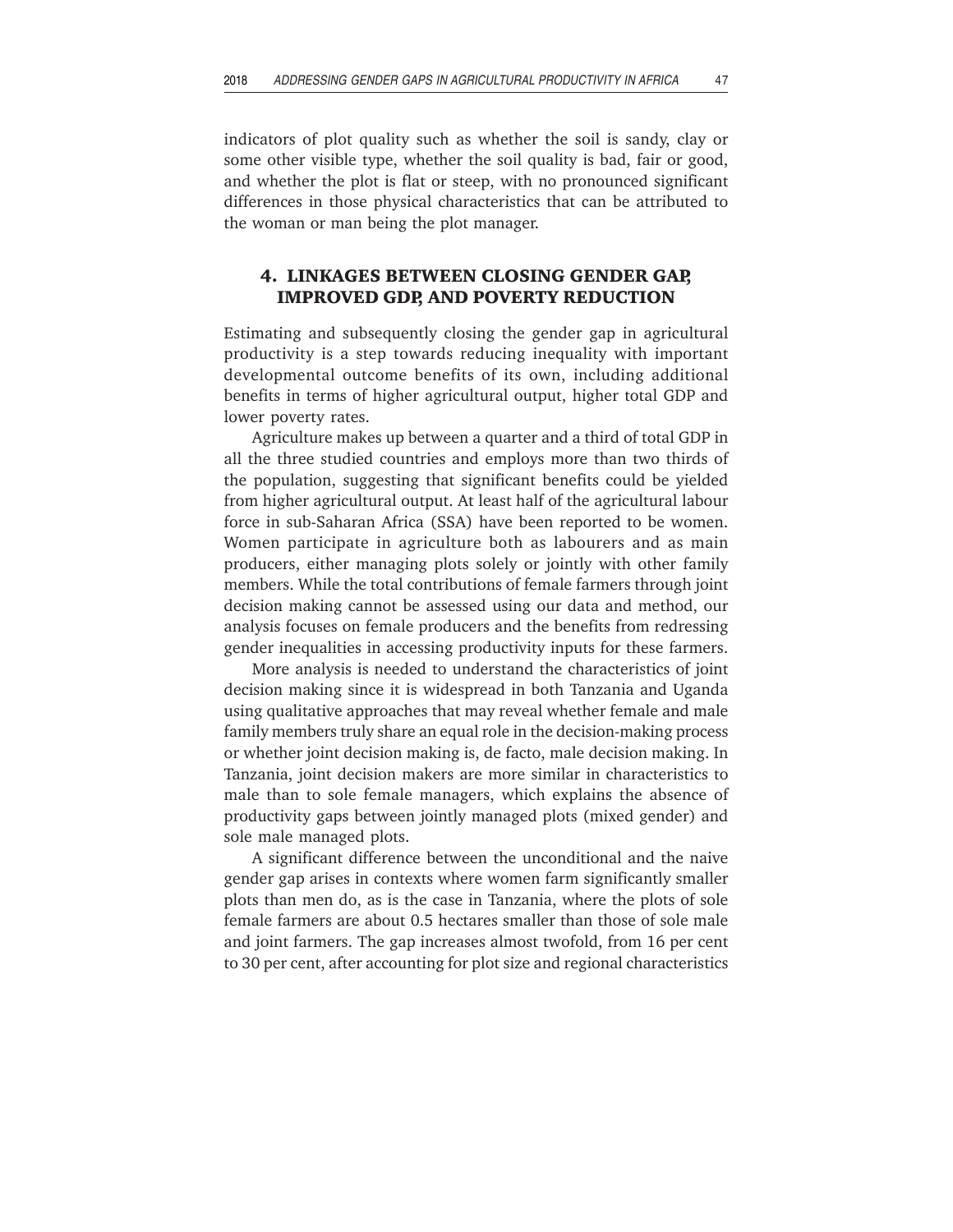(see Table 1). In Uganda, the plots managed by sole female farmers are, on average, 0.23 hectares smaller than those managed by male and joint managers. Furthermore, the 13 per cent unconditional gap grows to 28 per cent after accounting for plot size and geographic characteristics (see Table 4). The difference in plot size between male and female managers is even smaller in Malawi – less than 0.05 hectares – and, therefore, the naive estimate of the gap is only marginally higher than the unconditional gap (31.2 per cent versus 28.4 per cent) (see Table 3).

Female farmers also control fewer plots – about 20 per cent of all plots in Tanzania, 26 per cent in Malawi and 28 per cent in Uganda. Considering the fraction of plots under the control of female managers and their average sizes, we estimate that women control about 13 per cent of arable land in Tanzania, 20 per cent in Uganda, and 24 per cent in Malawi. Although the estimated share of land under the control of female managers in Tanzania appears small, it only represents the share that women manage individually. A larger fraction of female farmers in both Tanzania and Uganda manage land jointly with their spouses or other family members. In this analysis, joint land management forms a separate category, which is combined with the sole male managed group.

As mentioned earlier, agricultural GDP represents a sizable share of total GDP in all three countries, employs the majority of the workingage population, and has extensive linkages with the rest of the economy. To estimate the total contribution of higher agricultural production to total GDP, we use economy-wide models developed specifically for the three countries, which illustrate the trade-offs and synergies from higher growth in different agricultural subsectors and the economy-wide linkages between the agricultural sector and the rest of the economy.<sup>37</sup> The benefits from redressing gender inequality in agricultural production will likely be highest in Malawi, where crop output will be 7.3 per cent higher if the (unconditional) gender gap is closed and 8.1 per cent higher if the naive gender gap is closed (i.e., if women achieve the same productivity as men on same-sized plots).

<sup>37</sup> Athur Mabiso, Karl Pauw and Samuel Benin, "Agricultural Growth and Poverty Reduction in Kenya: Technical Analysis for the Agricultural Sectoral Development Strategy (ASDS) – Medium Term Investment Plan (MTIP)", (2012) IFPRI, RESAKSS Working Paper.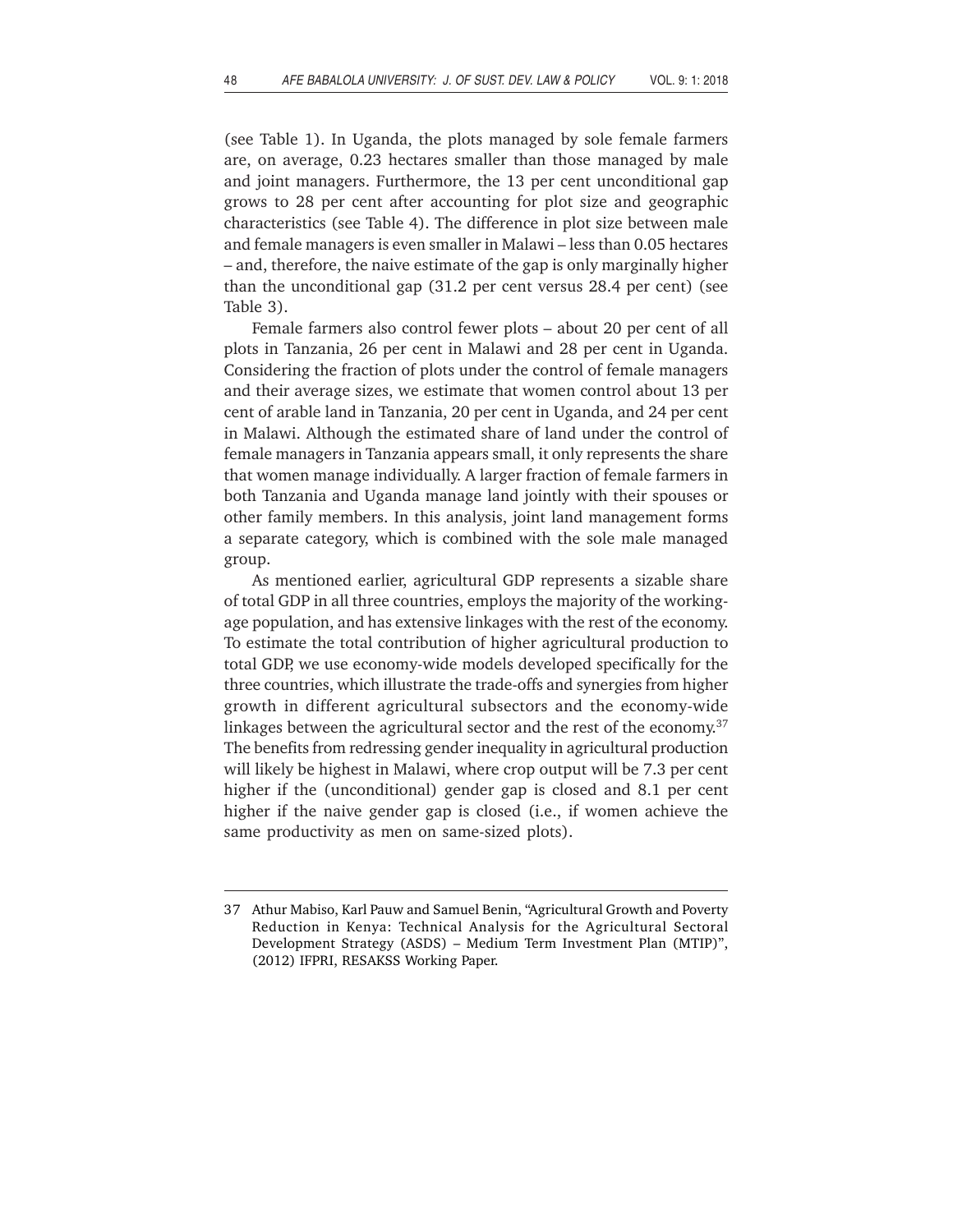These numbers are interpreted against a scenario of persisting gender inequality in productivity. Coupled with the fact that crop production constitutes about 83 per cent of agricultural GDP in Malawi, the 7.3 per cent higher crop production translates into 6.06 per cent higher agricultural GDP compared to the case with no change in the gender gap.38 Because the naive gender gap for Malawi is only marginally higher, the respective benefits from closing the naive gender gap are only slightly larger, and in terms of agricultural GDP, they translate to an increase of 6.71 per cent. For every one Malawian Kwacha (MK) increase in agricultural GDP, total GDP will increase by MK 1.11.39 Therefore, if agricultural GDP increases by 6.06 per cent (US\$ 89.9 million in 2010 prices), total GDP will increase by 1.85 per cent (or US\$ 99.8 million).

In Tanzania, the gains in terms of higher crop output vary more widely depending on whether we focus on the unconditional or the naive gender gaps. If the unconditional gender gap of 16.2 is closed, then output will be about 2.09 per cent higher, and if the naive gender gap of 29.8 per cent is closed, then crop output will be 3.9 per cent higher compared to a baseline scenario where the current gender inequality persists. Because crop GDP constitutes about 70 per cent of agricultural GDP in Tanzania, the additional growth in crop sub-sector results in 1.46 per cent higher agricultural GDP,<sup>40</sup> if the unconditional gender gap is closed, and 2.72 per cent higher agricultural GDP if the naive gender gap is closed. The benefits from closing the naive gender gap are almost twice as large as the benefits from closing the unconditional gender gap.

Ignoring the economy-wide linkages between the agricultural sector and the rest of the economy, the 1.46 per cent growth of the agricultural GDP after closing the gender gap in productivity will result in 0.37 per

<sup>38</sup> Samuel Benin, James Thurlow, Xinshen Diao and Christen McCool (n 10) estimates the share of crop GDP in agricultural GDP to be close to 86 per cent, 2008.

<sup>39</sup> Samuel Benin, James Thurlow, Xinshen Diao and Christen McCool (n 10) developed a CGE model for Malawi where they forecast that if agricultural GDP grows at 6per cent rather than 2.8 per cent based on historic patterns, total GDP will increase from 3.2 per cent to 4.8 per cent per year, that is total GDP will be 1.6 percentage points higher in the presence of accelerated agricultural growth. The study also provides estimates of the multiplier effects for various agricultural sub-sectors.

<sup>40</sup> Earlier studies on the multiplier effects between agricultural GDP and overall GDP reveal very high multiplier effects. See Irz, Lin, Thirtle, & Wiggins (n 15)).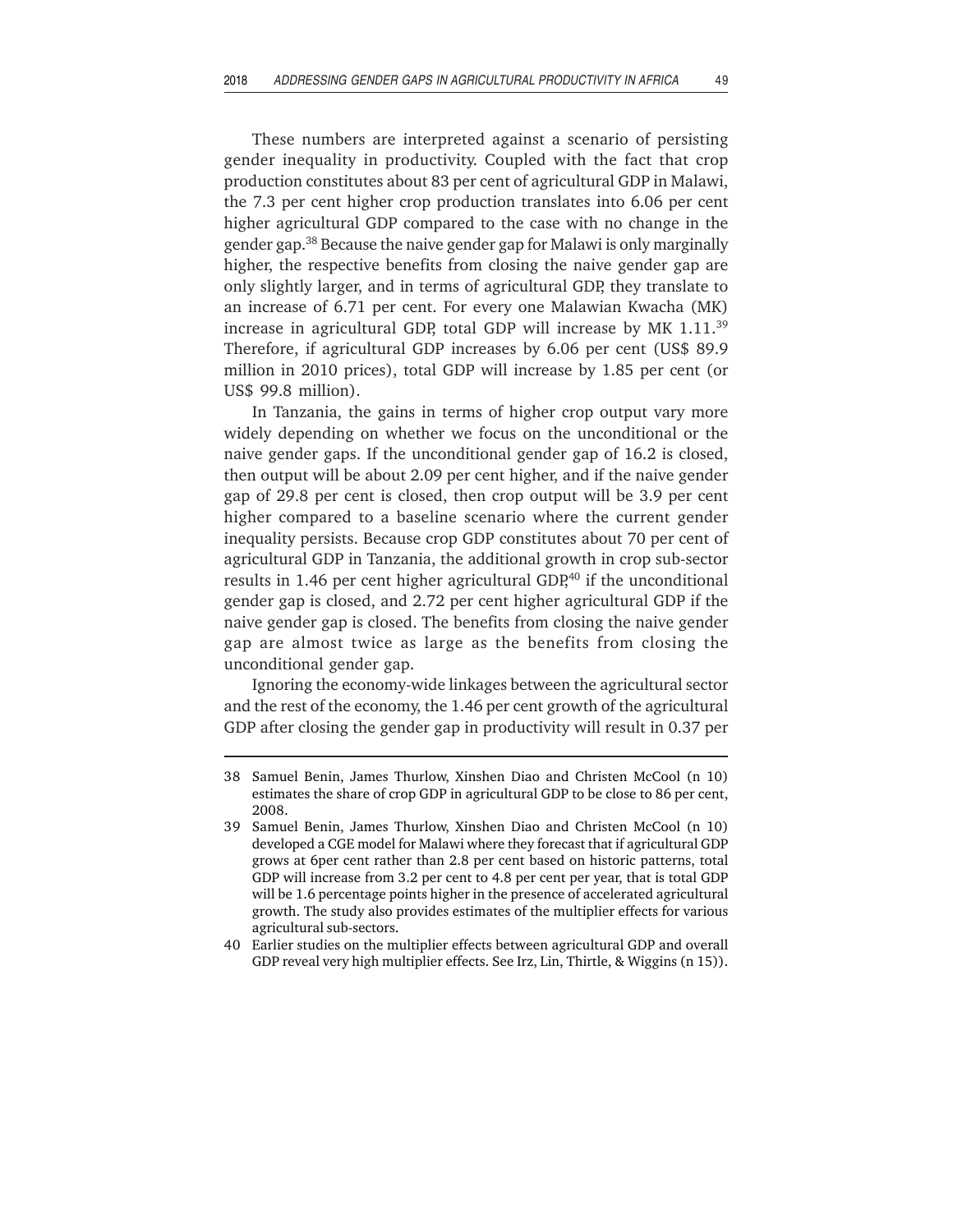cent increase in overall GDP.<sup>41,42</sup> For Tanzania, the multiplier effect from the broad-based agricultural growth scenario is estimated to be around 1.2343 This means that 1.46 per cent higher agricultural GDP will result in about 0.46 per cent higher total GDP compared to the 0.37 per cent estimate with no multiplier effects.<sup>44</sup> The increase may not appear striking, but sole female producers control only a small fraction of total arable land (13 per cent). Women control about 24 per cent of arable land in Malawi and about 20 per cent in Uganda. Women control plots together with their spouses and if some jointly managed plots are de facto female managed, policies to close the gender gap in productivity will likely reach those female farmers as well. Therefore, the benefits from closing the gender gap are likely to be higher.

Closing the gender gap in Uganda would result in 2.8 per cent higher crop output, which brings about 1.64 per cent increase in agricultural GDP given that crops constitute about 59 per cent of the agricultural sector in the country. Closing the naive gender gap brings about significantly higher benefits in terms of agricultural output. If productivity on women's plots is the same as on men's plots, irrespective of plot size, then crop production would increase by 6.09 per cent, which will lead to 3.6 per cent increase in agricultural GDP.

<sup>41</sup> There is a discrepancy in the official statistics regarding the contribution of the agricultural sector to total economy. Officially the WDI report that agriculture is about 28 per cent but when we use the reported agricultural GDP and divide it by the total GDP, the share is closer to 25 per cent (it varies slightly depending on whether we use constant or current prices but it is around 25 per cent). We use the 25 per cent estimate, which means that our estimates of the contribution of agriculture are lower than they would be if we used the 28 per cent reported share, but our choice leads to consistent estimates when the percentages are used to estimates the levels of the contributions.

<sup>42</sup> It is not clear that the estimates reported in FAO (2011) take into account the economy-wide linkages between the agricultural sector and the non-agricultural sector. Also, we are not sure whether the estimates in the same study are from closing the unconditional gender gap or other estimate of the gender gap.

<sup>43</sup> Rounded down from 1.238: In the valuation of the benefits from closing the gender gap, we tend to take statistics the statistics that lead to the lower bound of the estimate for the total benefit we prefer to err on the conservative side rather than overstate the full benefit in terms of monetary value.

<sup>44</sup> Karl Pauw and James Thurlow, "Agricultural Growth, Poverty, and Nutrition in Tanzania" (2011) 36 Food Policy800; Shelley A. Phipps & Peter S. Burton, What's Mine is Yours? The Influence of Male and Female Incomes on Patterns of Household Expenditure" (1998) 65 *Economica* 605.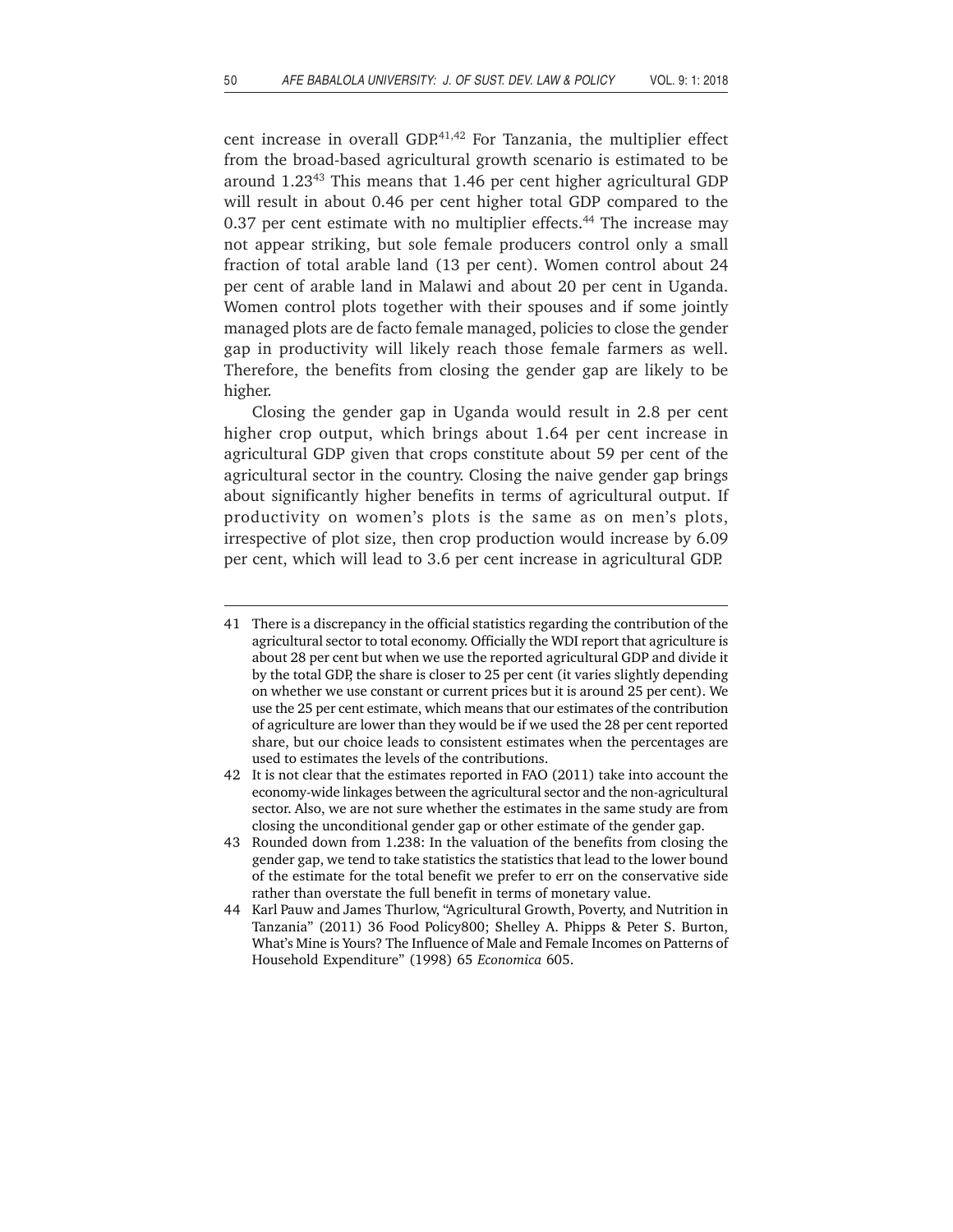The potential benefits from closing the naive gender gap are tremendous. Taking the multiplier effects into account, we estimate that total GDP will be higher by 0.42 per cent or (US\$ 66.8 million in 2010 prices) if the unconditional gender gap is closed, and 0.9 per cent (or US\$ 145 million in 2010 prices) if the naive gender gap is closed. The results for Uganda are very similar to the results for Tanzania with small differences linked to the estimates of the gender gaps, the relative shares of agricultural GDP in total GDP and slight differences in multiplier effects.

In regard to the linkages between agricultural productivity and poverty reduction, numerous studies show that agriculture-led growth has strong effects on poverty reduction and that agriculture-led-growth is more effective generally at reducing poverty than non-agriculture led-growth.45 There is also evidence that within the agricultural sector, growth led by food crops grown on most smallholder farms is more poverty-reducing than that led by export crops which are more likely grown by wealthier farmers and on large-scale farms. Because female farmers are among the poorest and most resource-constrained, improving productivity on women's plots will inevitably improve their welfare and help them and their families to come out of poverty.<sup>46</sup> In addition, we have argued above that the benefits from closing the gender gap will likely spill to other sectors and therefore lead to broadbased poverty reduction.

Among the three countries in this study, Malawi has by far the highest poverty rate with more than 72 per cent of the population living on less than US\$1.25 a day (in 2005 PPP-adjusted dollars). In Tanzania, the comparable number is 43.5 per cent, and for Uganda, it is 38 per cent. The PGE associated with growth in the agricultural sector is largest for Uganda, where 1 per cent increase in GDP reduces poverty rate by 2.15 per cent compared to 1.19 per cent poverty reduction in Malawi and 0.89 per cent in Tanzania. For comparison, 1 per cent growth led by the non-agricultural sector will reduce poverty

<sup>45</sup> Derek Bezemer & Dirk Headey, "Agriculture, Development, and Urban Bias" (2008) 36 *World Development,* 1345.

<sup>46</sup> Martin Ravallion & Gaurav Datt, "How Important to India's Poor Is the Sectoral Composition of Economic Growth?" (1996) 10 *The World Bank Economic Review* 15; For further reading see, Martin Ravallion & Gaurav Datt, "Why Has Economic Growth Been More Pro-Poor in Some States of India Than Others?" (2002) 68 *Journal of Development Economics* 390.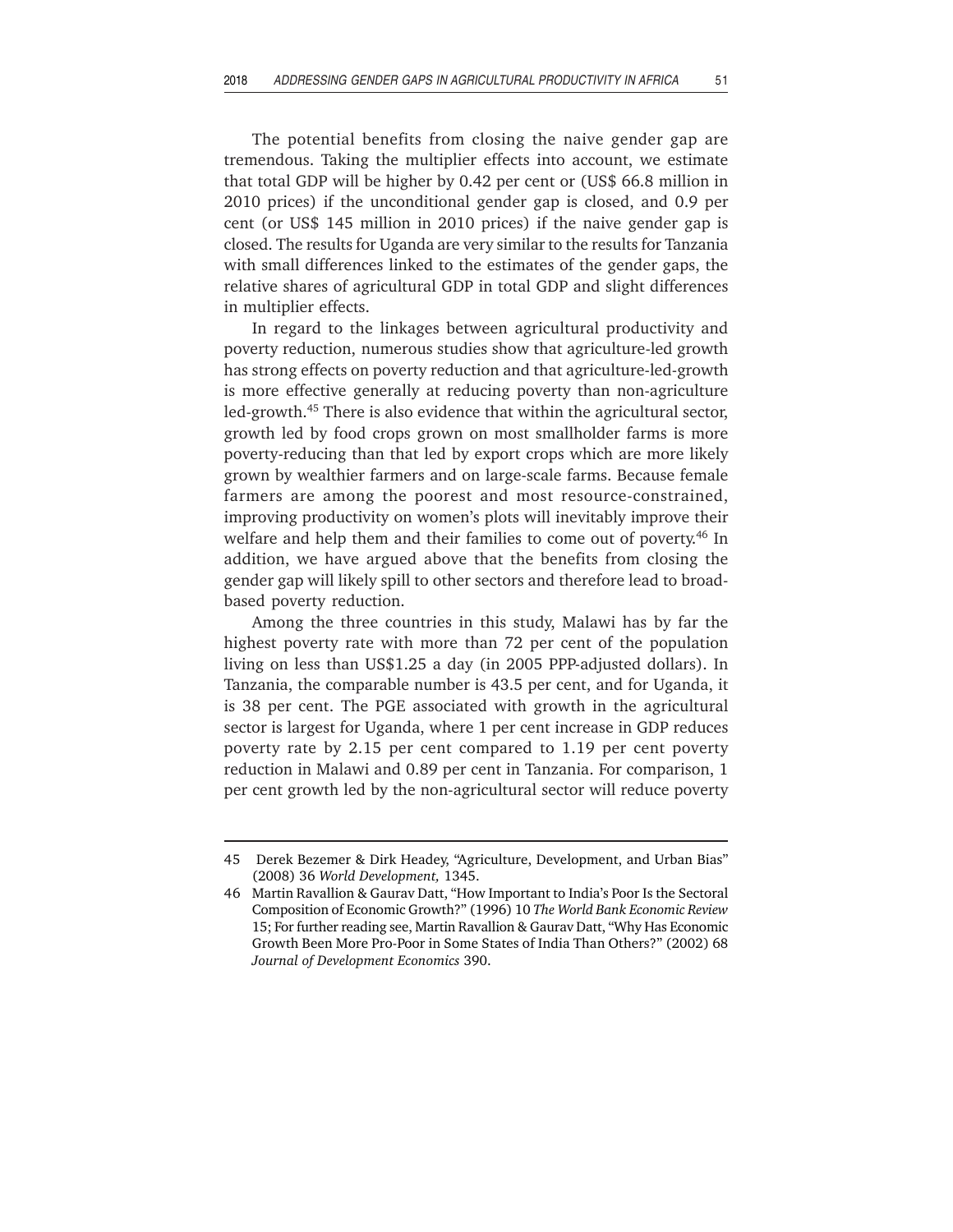by 1.04 per cent in Uganda, 0.61 per cent in Malawi and 0.33 per cent in Tanzania (see Table 3). Across the three countries, agriculture has the potential to lift more than twice as many people out of poverty than growth generated in the non-agricultural sector with some heterogeneity across non-agricultural subsectors.<sup>47</sup>

|  |  |                                         |  | Table 3: Benefits in Terms of Lower Poverty From Closing |  |
|--|--|-----------------------------------------|--|----------------------------------------------------------|--|
|  |  | the Gender in Agricultural Productivity |  |                                                          |  |

|                                                              | Malawi                              | Tanzania   | <b>Uganda</b> |
|--------------------------------------------------------------|-------------------------------------|------------|---------------|
|                                                              | <b>Poverty rates</b>                |            |               |
| Percentage of population living<br>on < $US$1.25$ per day*   | 72.16%                              | 43.48%     | 37.91%        |
| Estimated number of people<br>$<$ US\$1.25 per day (in 2010) | 10.833,882                          | 19,554,404 | 13,324,631    |
|                                                              | <b>Poverty-growth elasticities*</b> |            |               |
| Poverty-growth elasticity<br>(US\$1.25): Agriculture         | $-1.19$                             | $-0.89$    | $-2.15$       |
| Poverty-growth elasticity<br>(US\$1.25): Non-Agriculture     | $-0.61$                             | $-0.33$    | $-1.04$       |
|                                                              | Percentage change in poverty rates  |            |               |
| Poverty reduction<br>(US\$1.25):Agriculture-led              | 2.20%                               | 0.41%      | 0.90%         |
| Poverty reduction<br>(US\$1.25): Non-Agriculture-led         | 1.13%                               | 0.15%      | 0.43%         |
| people OUT of poverty<br>(US\$1.25):Agriculture-led          | 238,362                             | 79,723     | 119,287       |
| people OUT of poverty<br>(US\$1.25): Non-Agriculture-led     | 122,185                             | 29,560     | 57,702        |

*Source*: UN Women, UNDP/UNEP/PEI, World Bank (2015): The costs of gender gap on agricultural productivity*.*

Given a PGE of -1.19 for Malawi, the 1.85 per cent growth generated from closing the gender gap in crop production implies that poverty will reduce by 2.2 per cent, bringing almost a quarter million people out of poverty in the same year, whereas a similar growth rate generated from the non-agricultural sector would lift only half as many people

<sup>47</sup> Paul Dorosh and James Thurlow, "Beyond Agriculture versus Nonagriculture: Decomposing Sectoral Growth-Poverty Linkages in Five African Countries" (2014) IFPRI Discussion Paper 1391, International Food Policy Research Institute, Washington, DC.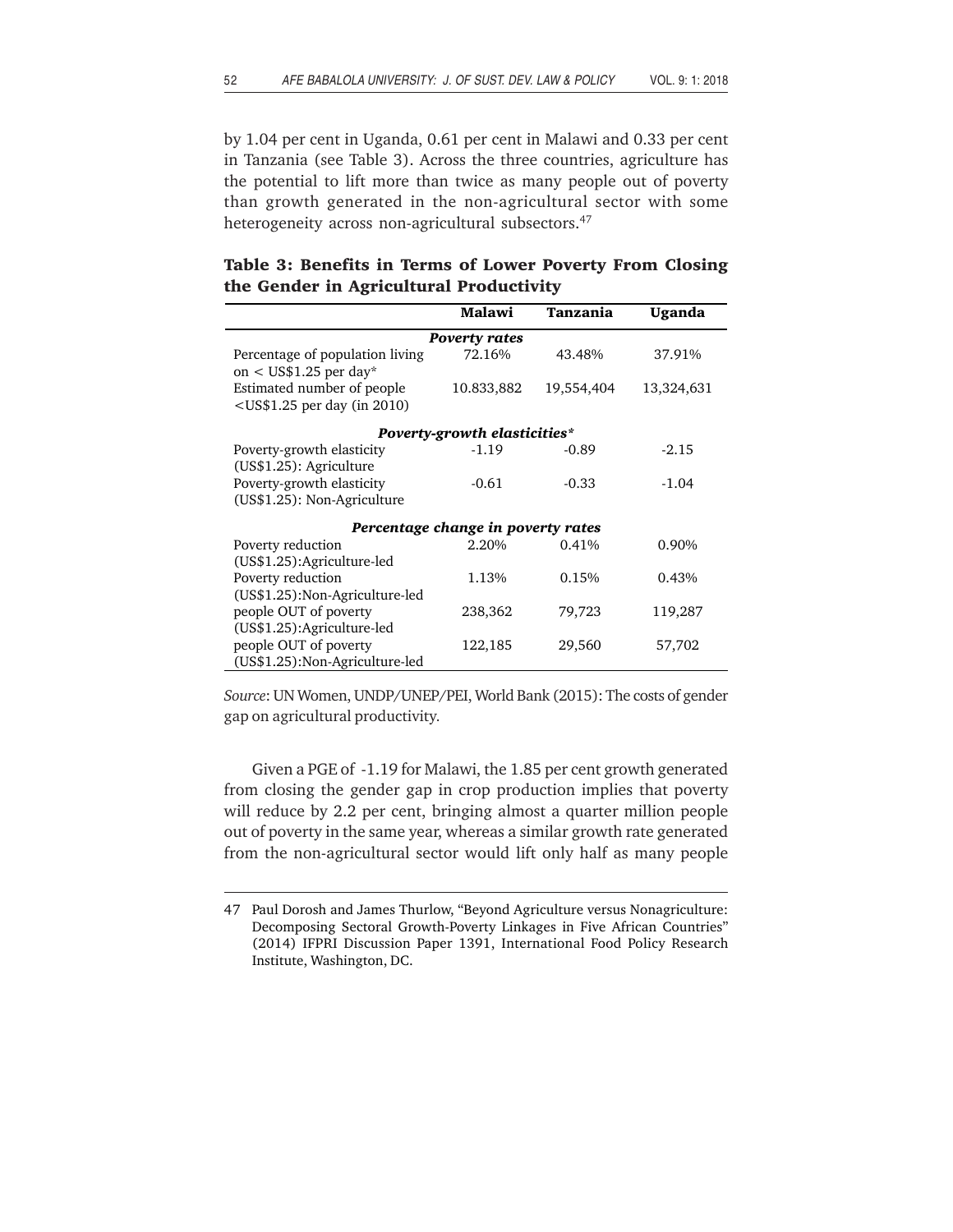out of poverty. The 0.42 per cent growth in Uganda generated from closing the gender gap in crop production will lead to 0.90 per cent reduction in poverty or 119,287 people lifted above the poverty line in the same year. In Tanzania, the 0.46 per cent growth would result in 0.41 per cent poverty reduction or about 80,000 people lifted above the poverty line in the same year.

The poverty reduction may be even higher if we take into account that policies to close the gender gap will directly benefit women.

Further analysis shows that economy-wide benefits on GDP of closing the gender gap in Malawi are higher (1.85 per cent) compared to Tanzania (0.46 per cent) and Uganda (0.42 per cent) (see Table 4).

|                                                 | Malawi          | Tanzania         | Uganda          |
|-------------------------------------------------|-----------------|------------------|-----------------|
| Change in total<br>GDP                          | 1.85%           | 0.46%            | 0.42%           |
| Change in<br>Agricultural GDP                   | 6.06%           | 1.46%            | 1.64%           |
| Change in crop<br>harvest value                 | 7.30%           | 2.09%            | 2.80%           |
| Estimated gain in<br>(current 2010)<br>$US$$ )* | \$99,813,239.27 | \$104,970,747.16 | \$66,751,606.18 |

**Table 4: Economy-Wide Benefits from Closing the Gender Gap in Agricultural Productivity**

*Source*: UN Women, UNDP/UNEP/PEI, World Bank (2015): The costs of gender gap on agricultural productivity.

# **5. THE NEED FOR GENDER-TARGETED POLICY AND GOVERNANCE REFORMS**

To address gender gaps and differences in agricultural productivity in Africa, there is a need for gender-targeted policy reforms at different levels of governance across the continent. First, to close the gender gap in agricultural productivity, we need to understand the disadvantages and challenges that women face as producers. As discussed in this article, women's access to resources are constrained, although, overall, in Africa, there is limited use of fertilizer and pesticide inputs, and access to modern technologies, including improved seeds, irrigation technologies, and finance.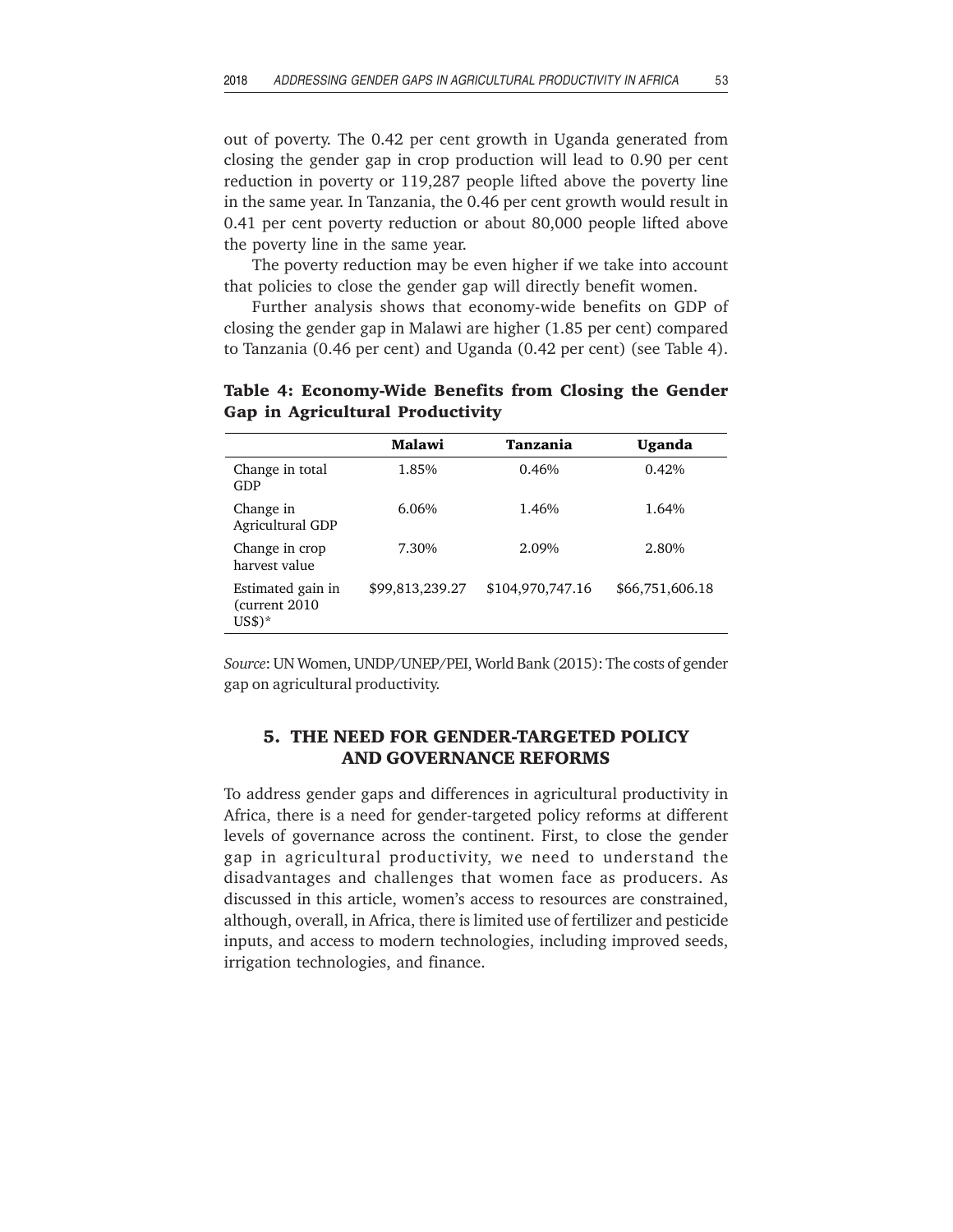We focus the discussion on the explained component of the gender gap, i.e., the part of the gap that is due to differences in the levels of production as these factors can be directly linked to policy options. In many contexts, the gender gap may be linked to other factors, including differences in the returns of the factors of production, but it is difficult to design policies around these factors without a deeper understanding of why women achieve lower returns.

Equally important is the need to explore alternative sources of labour. Results in this article show that the most important factor that contributes to gender gap in agricultural productivity is availability of male family labour. The average farmer in developing countries is heavily reliant on family labour at each level of the agricultural production cycle, given especially the inadequate access to farming machinery and implements. Fewer days of male family labour are applied on female plots, and the labour constraint is particularly pronounced in Tanzania where as much as 97 per cent of the gender gap is due to the lower application of male family labour.48

Designing policies that directly reduce inequality in access to male farm labour can take two avenues. One option is to tackle constraints related to women's access to household male labour. Another option is to think about policies that help female farmers to access other resources, such as hired workers and labour-saving technologies. First, it is possible to increase women's labour productivity by enabling them to adopt labour-saving technologies on-farm or by freeing up their time by adoption of labour-saving technologies at home. Second, policies could focus on enabling women's access to hired labour. Prevalent cultural norms may prevent women from hiring male labour, especially if women and men perform specific agricultural tasks separately.<sup>49</sup> Hence, policies involving both women and men, such as awareness and sensitization campaigns, may be needed to reform these antiquated structures.

Greater insight is value addition in agricultural production. Another important factor, which is associated with a larger gender gap, is the

<sup>48</sup> Vanya Slavcherska, "Gender Differences in Agricultural Productivity: The Case of Tanzania"(2015) 46 *Agricultural Economics* 340 <https:// onlinelibrary.wiley.com/doi/epdf/10.1111/agec.12168> Accessed 3 April 2018.

<sup>49</sup> Marcel Fafchamps, "Cash Crop Production, Food Price Volatility, and Rural Market Integration in the Third World" (1992) 74 *American Journal of Agricultural Economics* 95.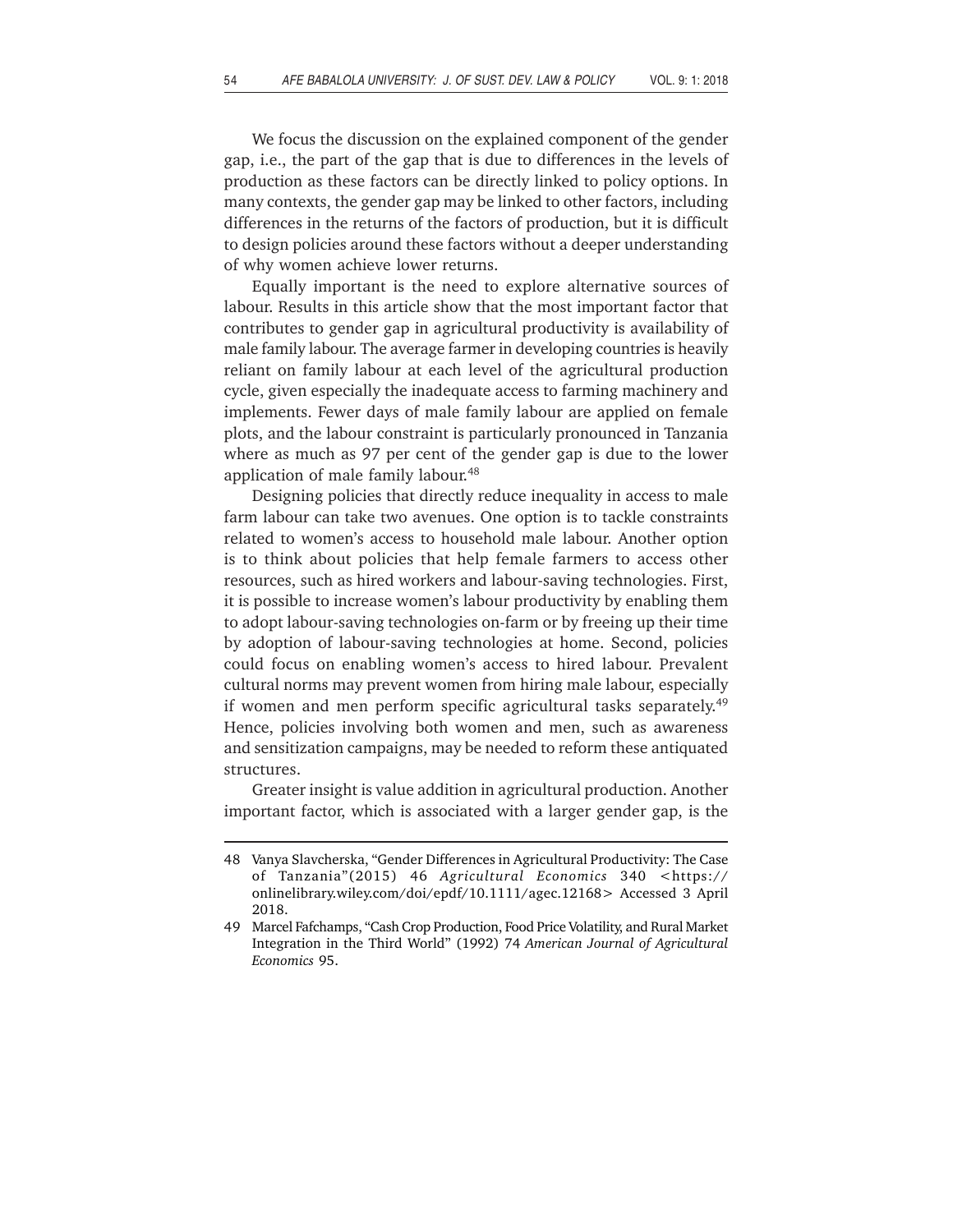type of crops grown on the plot. Female farmers are less likely to grow the higher-valued cash or export crops and tend to cultivate smaller plots. Owing to their documented responsibilities in ensuring household food security, after planting food crops for household consumption, they may have less additional land to allocate to the higher valued crops. In Malawi, for example, this difference in the fraction of land under export crops cultivation contributes to 28 per cent of the gender gap. In Tanzania, only about 5 per cent of male plots and 4 per cent of female plots are cultivated for cash crops.

Notwithstanding that a higher fraction of land under cash crop cultivation is associated with a higher value of output per hectare of land,<sup>50</sup> the small and statistically insignificant gender difference in the fractions of land devoted to cash crops explains the insignificant contribution of high value crops to the gender gap in Tanzania. In Uganda, we capture crop choice with an indicator for whether a cash crop is grown on the plot. A cash crop is, in addition, grown on about 25 per cent of women's plots and 31 per cent of men's plots. A cash crop on the plot is associated with a significantly higher value of output per hectare of land and the gender difference in the probability of growing a cash crop explains the 13 per cent of the gender gap in Uganda. Several complementary policies can play a significant role. First, improving women's control over marketed output so they can better take charge of the income they earn has the potential to shift the underlying conditions in which female farmers operate.51 Second, strengthening women's groups and networks so that women can sell in larger quantities can help them reach markets and sell their produce at a lower cost. Too often, women may shy away from growing highervalue crops due to labour or cash shortages, especially if growing cash crops is culturally associated with greater male involvement.

Third is responding to women preferences and choices. Understanding what women want in terms of crop cultivation is also crucial, especially if they prefer growing crops that embody certain characteristics such as nutritional value (see, for example, evidence on

<sup>50</sup> The coefficient on the fraction of land under cash crops in a pooled model for both men's and women's plots is  $0.54$  (p<0.01).

<sup>51</sup> Ruth V. Hill and Marcella Vigneri, "Mainstreaming Gender Sensitivity in Cash Crop Market Supply Chains" In Agnes R. Quisumbing, Ruth Meinzen-Dick,Terri L. Raney, André Croppenstedt, Julia A. Behrman, Amber Peterman (eds) *Gender in Agriculture: Closing the Knowledge Gap* (Springer, Dordrecht, 2014).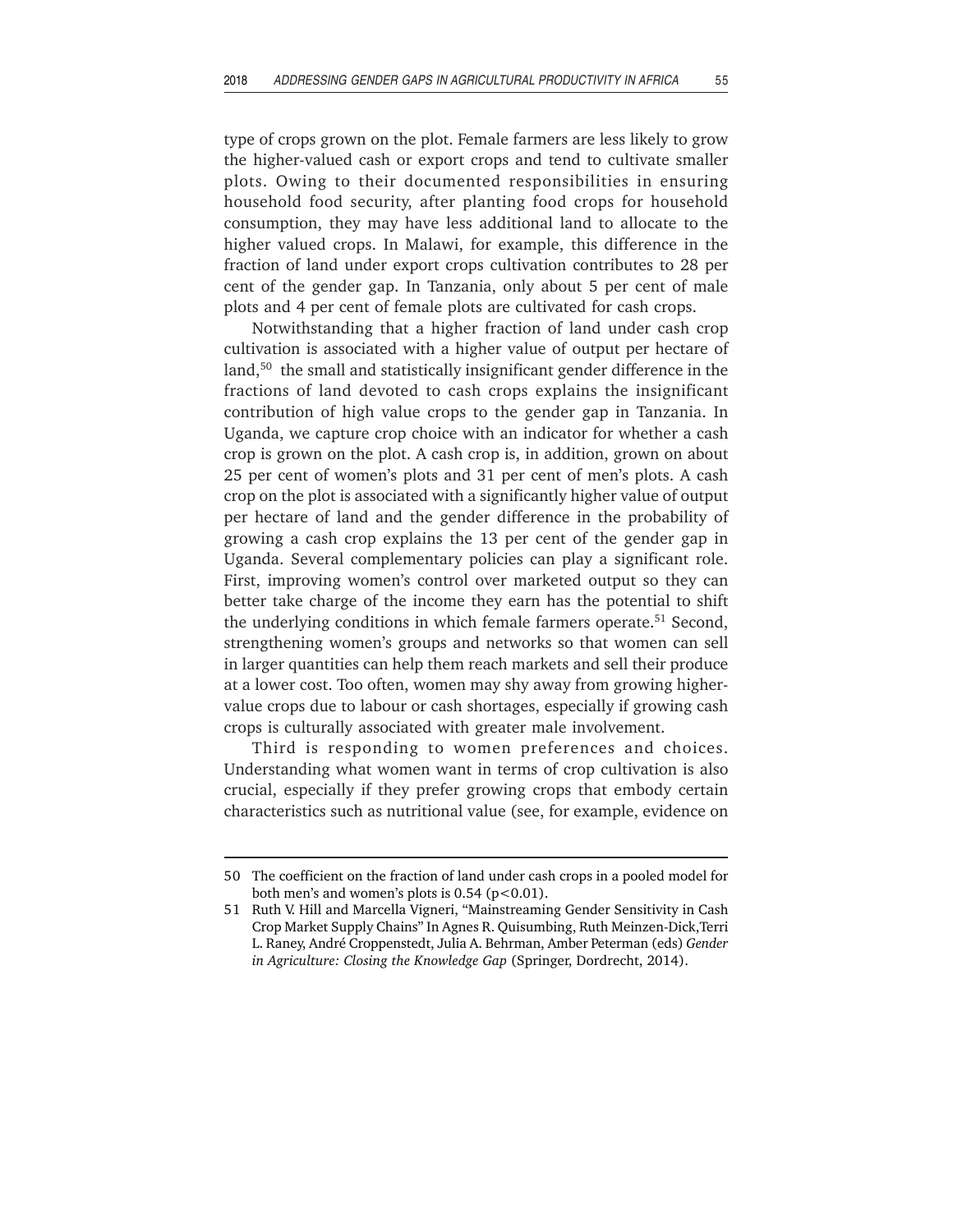women's preference for growing orange flesh sweet potato in Uganda in Gilligan et al.).<sup>52</sup> Another option is to market certain crops as women's crops, although the policy design for this intervention is somewhat complicated given the shifting cultural norms where women are taking up roles that traditionally fall within a man's domain. Women may also refrain from growing cash crops, as it has been documented that men hold income from cash crops. Policies that allow for quotas in which women can also be guaranteed to hold income from high-value crops could assist in this. Also, shifting the balance of unpaid work in time may assist in the rebalancing with men taking on a larger role in households.

Fourth is technology. Results in this article indicate that women in the three countries use very low levels of technology and women are particularly disadvantaged in accessing the available technology. In all three countries, women's access to agricultural implements and machinery is lower than men's, and this is reflected in the positive effect of agricultural technology on the gender gap in productivity. Differences in access to technology are especially pronounced in Malawi, and this difference explains the 18 per cent of the gender gap. In Tanzania and Uganda, the difference in access to technology explains about 8 and 9 per cent of the gender gap in the respective countries.

Fifth, cash vouchers. Cash vouchers or in-kind transfers may help women increase their use of machinery, as could collective solutions, access to financial services, training, and general awareness of affordable technology options. However, women are unlikely to buy and operate heavy units of machinery if they are deemed culturally or socially inappropriate.53 Indeed, technology adoption is embedded in a complex web of challenges, which have a gender dimension.

Finally, the need to upscale further research on salient issues linked to power relations and cultural impediment to women's agricultural productivity. Further analyses give opportunity for further research. Further analyses exploring women's bargaining power within the household and yielding data that distinguishes between female

<sup>52</sup> Daniel O. Gilligan, Neha Kumar, Scott McNiven, J.V. Meenakshi, Agnes Quisumbing, "Bargaining Power and Biofortification: The Role of Gender in Adoption of Orange Sweet Potato in Uganda" (2014) International Food Policy Research Institute (IFPRI): *Discussion Paper* 01353.

<sup>53</sup> Judy C. Bryson, "Women and Agriculture in Sub-Saharan Africa: Implications for Development (an exploratory study)" (1981) 17 *The Journal of Development Studies* 35.